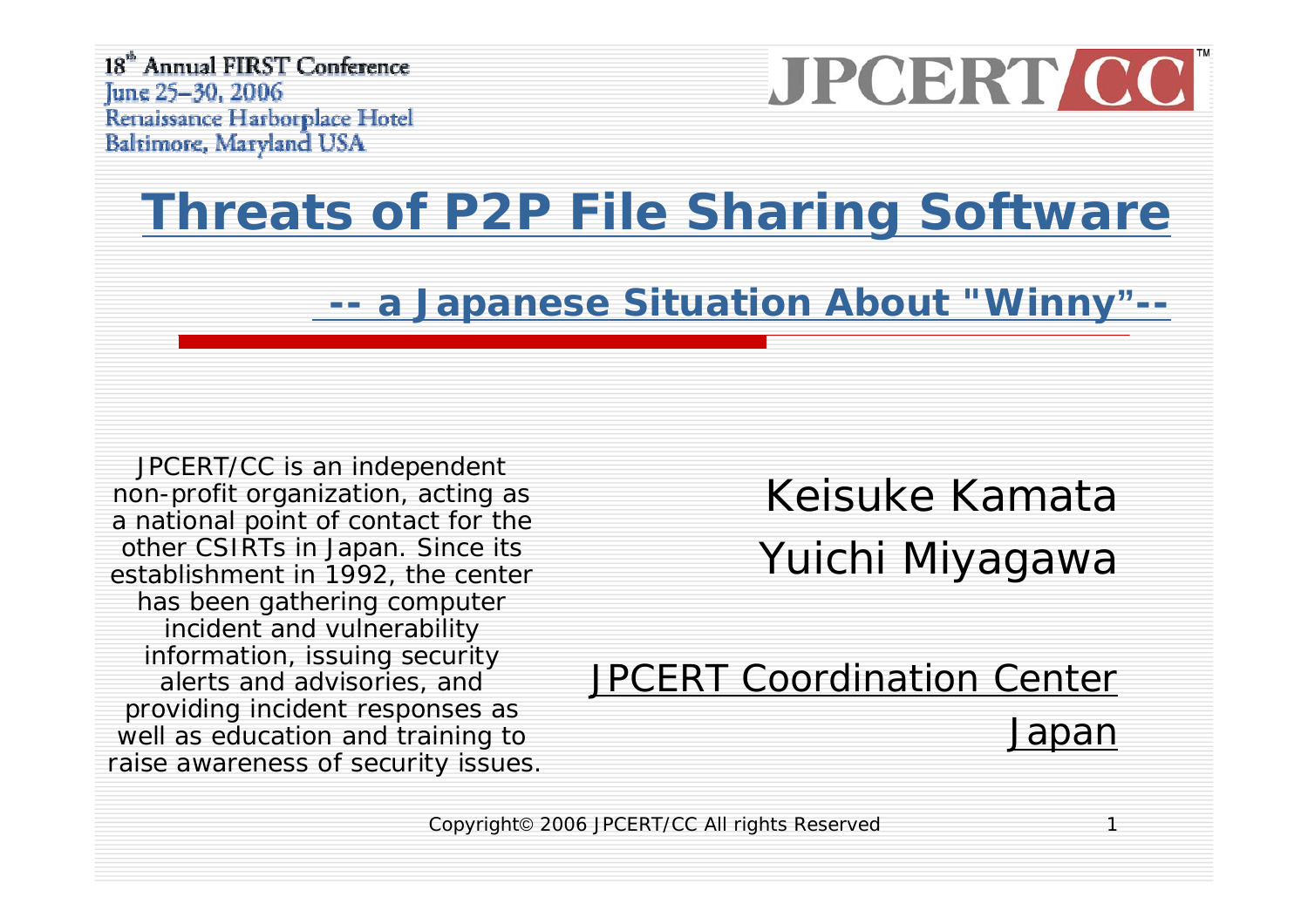### Goals And Objectives

This presentation should:

 $\square$ Provide good understanding of the "Winny" and the situation in Japan.

 $\Box$  Be a trigger to considering the information leakage incidents.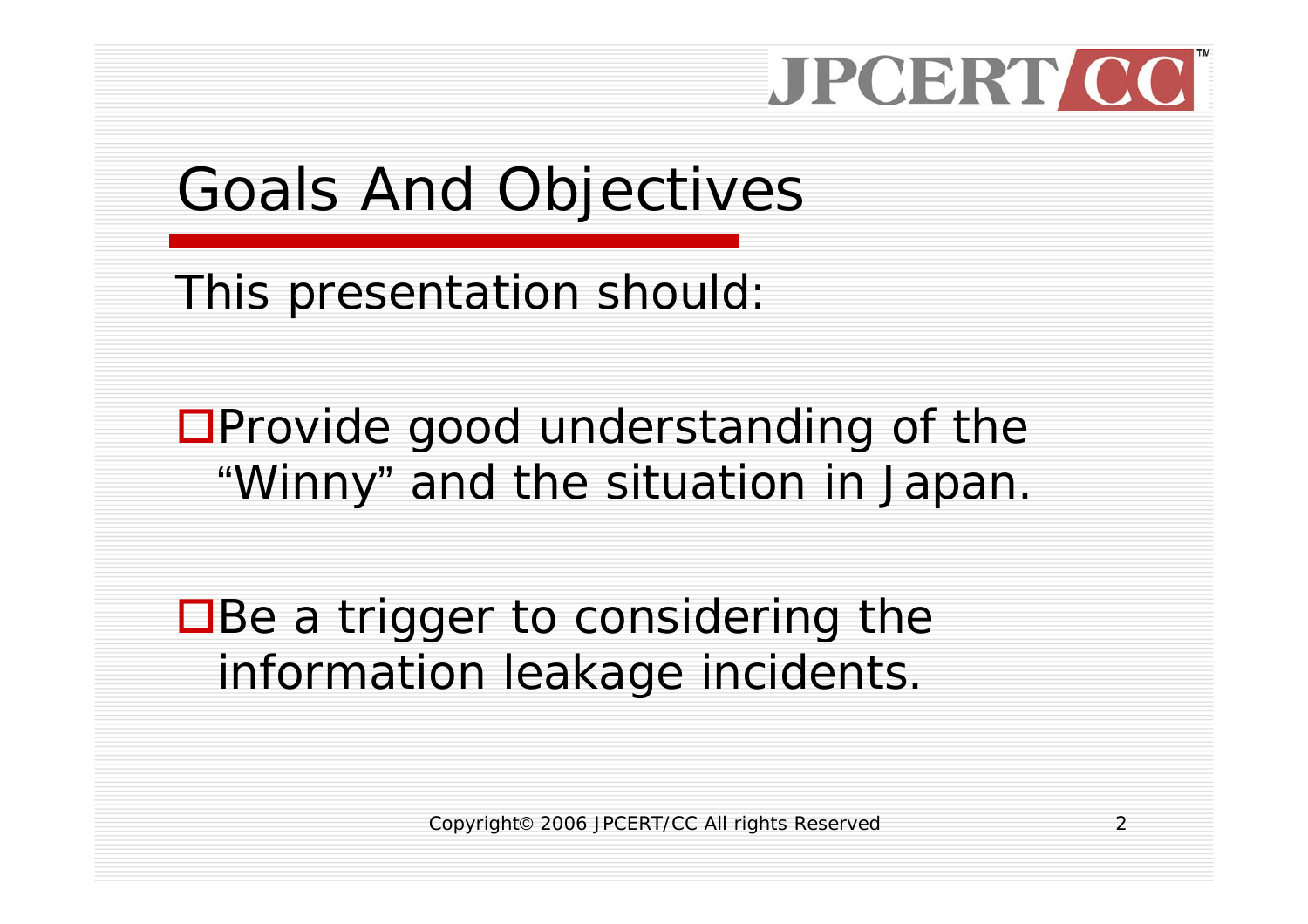### Topics

- ■P2P file sharing software "Winny"
- ■History of "Winny"
- **□**Information leakage incidents and reaction/response
	- **Japanese government**
	- **I** media
	- **IT** professionals

■What was these incidents really told?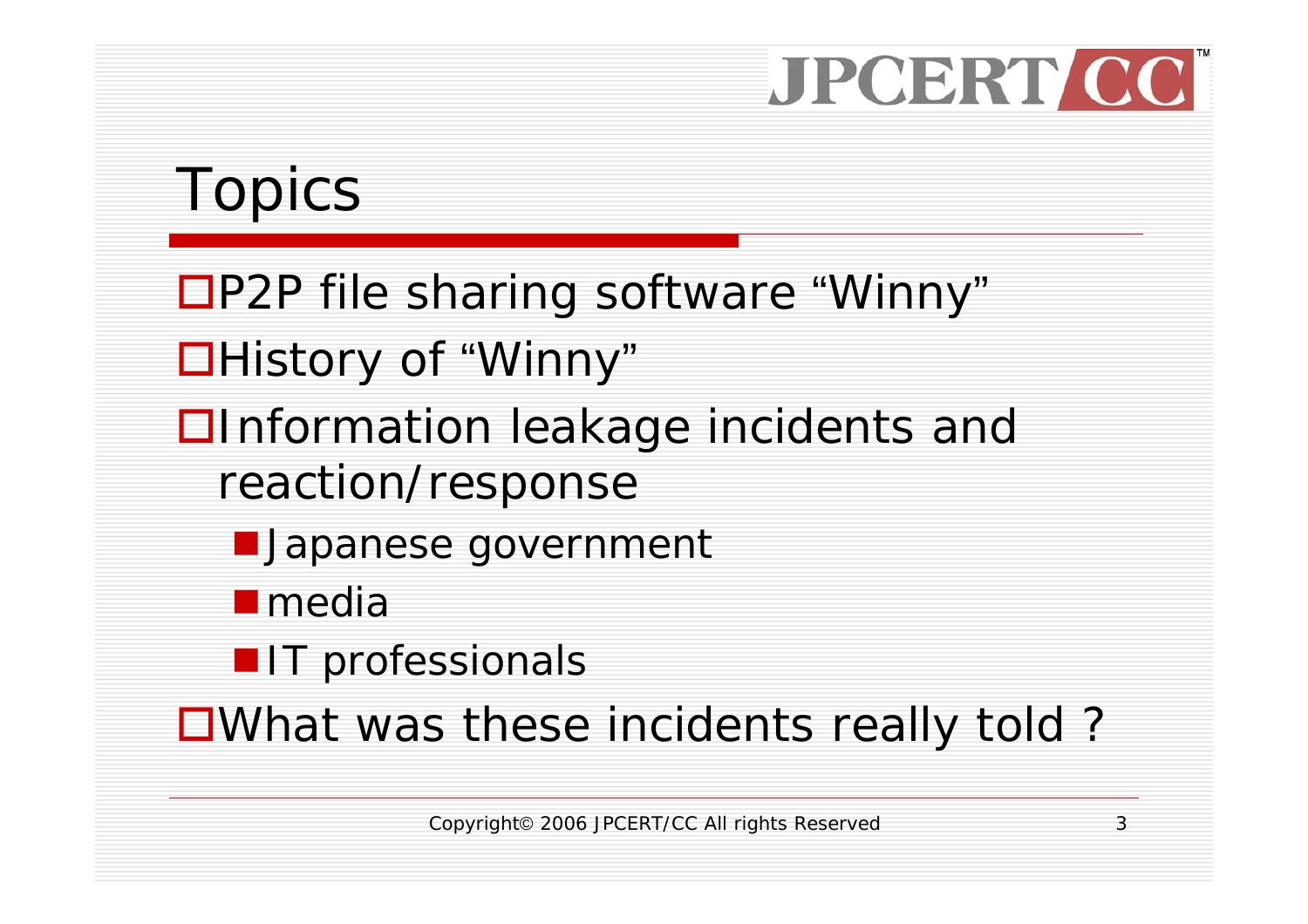### Winny Technical Details

Copyright© 2006 JPCERT/CC All rights Reserved 4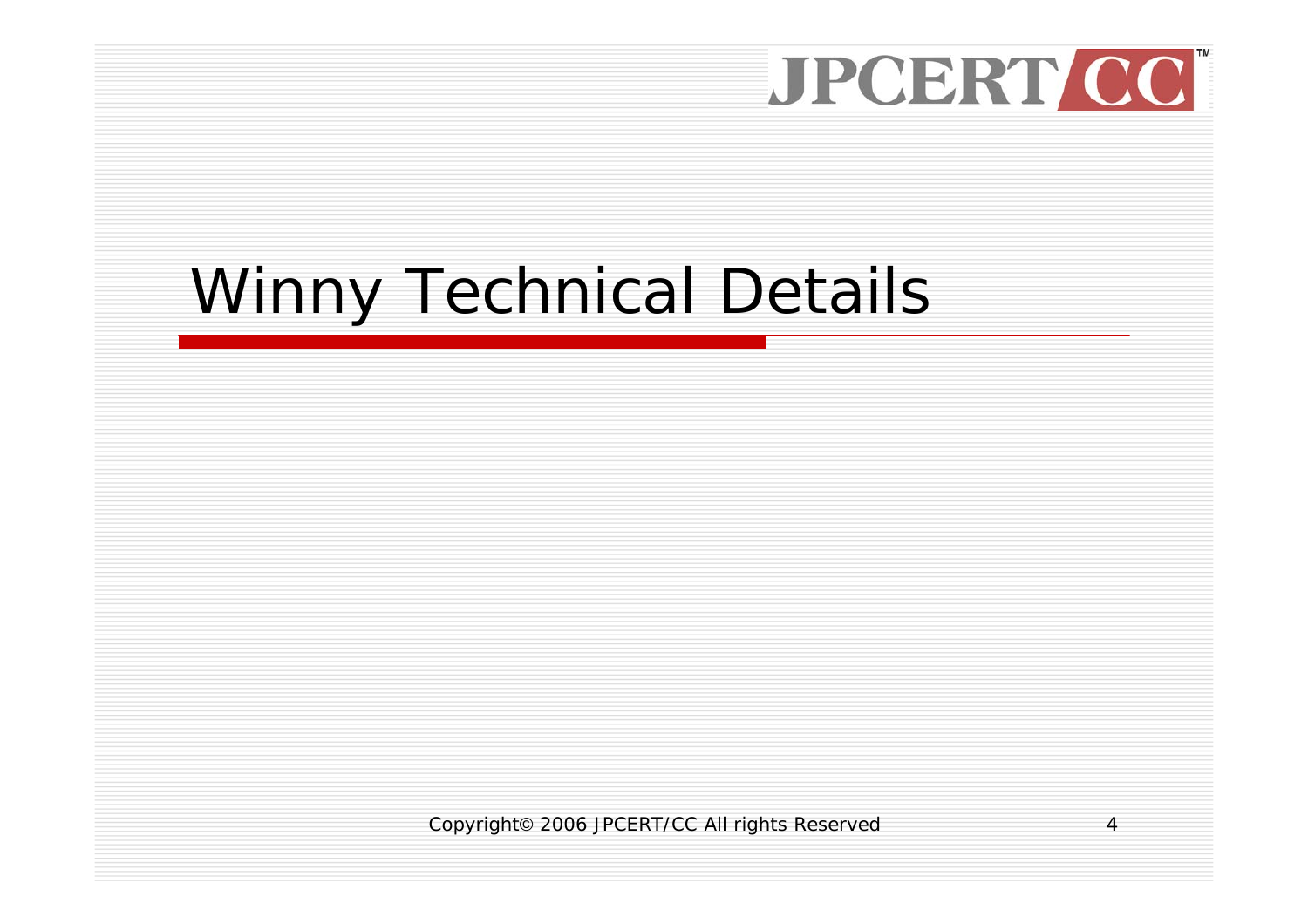#### P2P File Sharing Software in Japan

#### **□** Napster

**E** Central server has file lists.

#### **O** GNUTELLA

- **Publish the IPs on website.**
- WinMX
	- **Napster + GNUTELLA like**
- Kazaa
	- concept: Super Node & Ordinary Node
	- $\mathcal{L}(\mathcal{L})$  and  $\mathcal{L}(\mathcal{L})$  and  $\mathcal{L}(\mathcal{L})$ VoIP software "skype" uses this technology
- **D** Winny (Japanese)
	- Pure P2P type, anonymity, cache mechanism
- □ share (Japanese)
	- Winny + spreading upload mechanism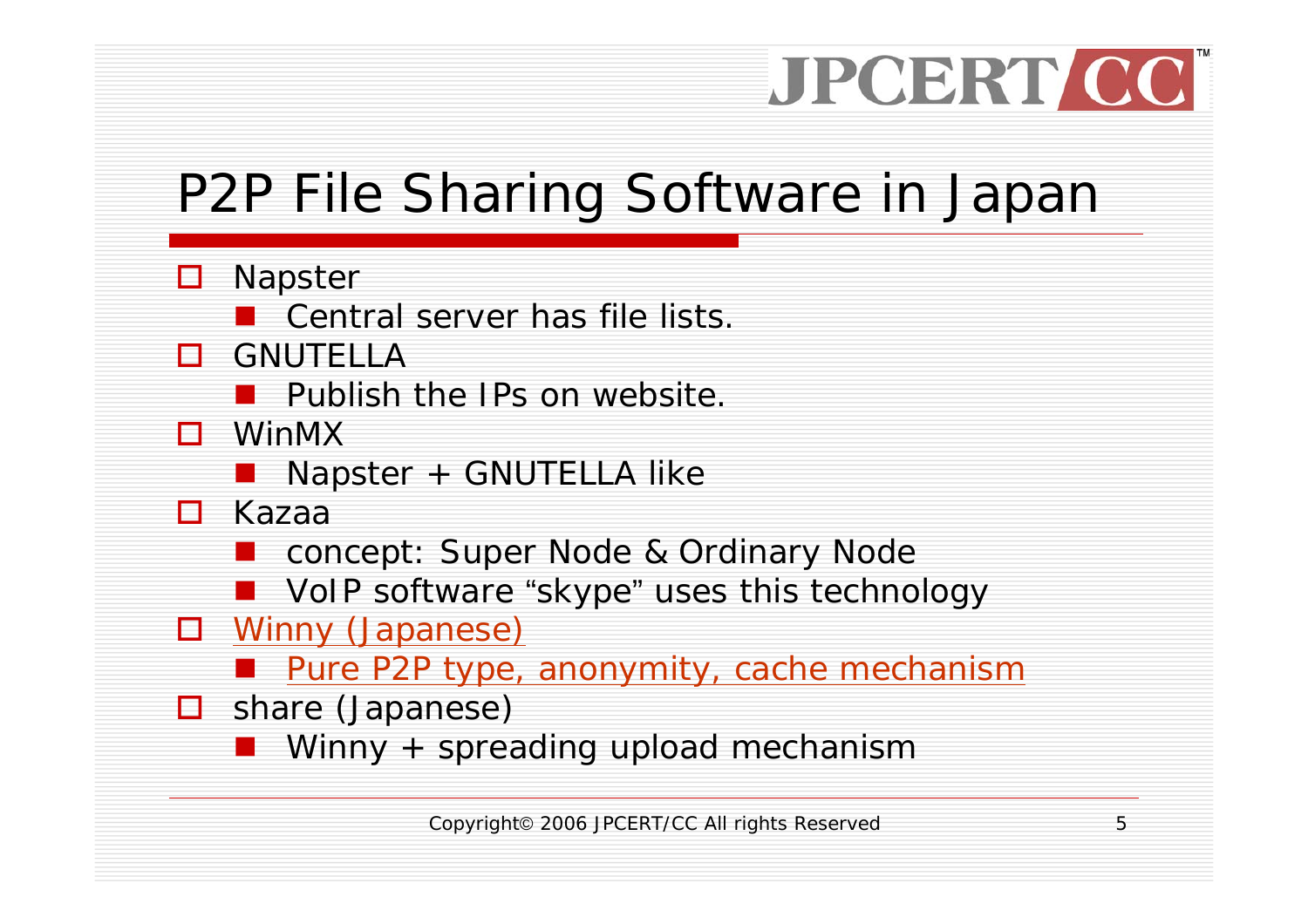### Pure type P2P

#### п. No Index server

- **There is no central server managing the network. All functions such as file** search and file transferring are constructed only by the PCs in the network.
- **Users join by acquiring the initial node online, typically BBS.**

#### **□** Impossible to manage

- **E** Even the creator has no way of grasping what is going on in the whole system.
- **There is no effective means of controlling or stopping the flow of contents** within the network.

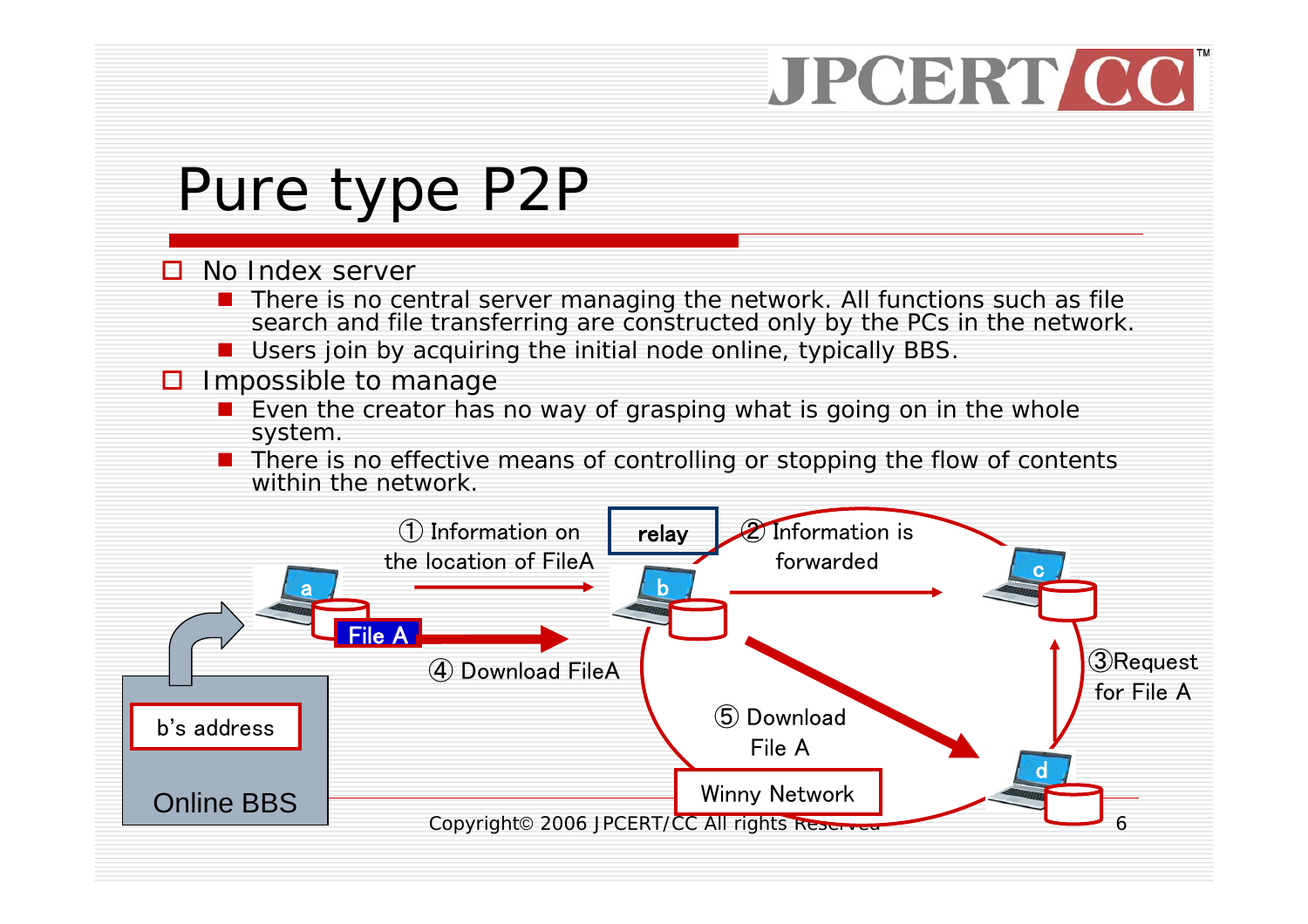# Auto downloading and CERT CC re-publish

□ Files are automatically downloaded upon keyword match. **U** User intentions do not interfere with this action  $\Box$  Contents are cached, and then redistributed in the system.

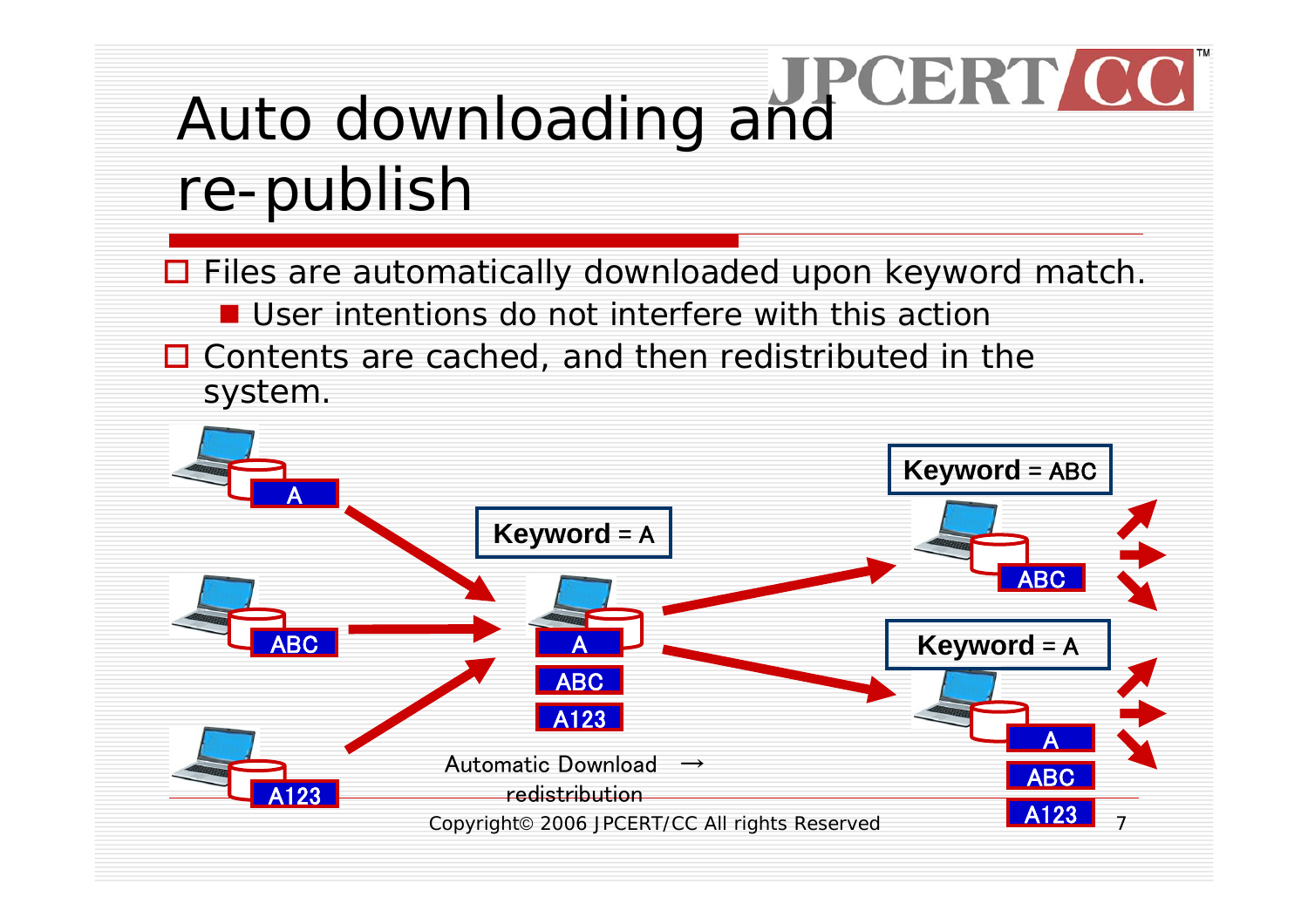### Other Features

- **□** Anonymity
	- **Multi-hop proxies and re-exhibition of cached** contents.
	- Encryption
	- **Automatic selection of connecting PC.**
- **□** Built-in measures for efficient expansion
	- Clustering of PCs by keywords.
	- **Multiple downloads.**
	- **Automatic adjustment of file transferring speed.**
- $\square$  User convenience
	- **Posting fake-content warnings.**
	- **N** Version-up alerts

**Filtering download contents by keywords.**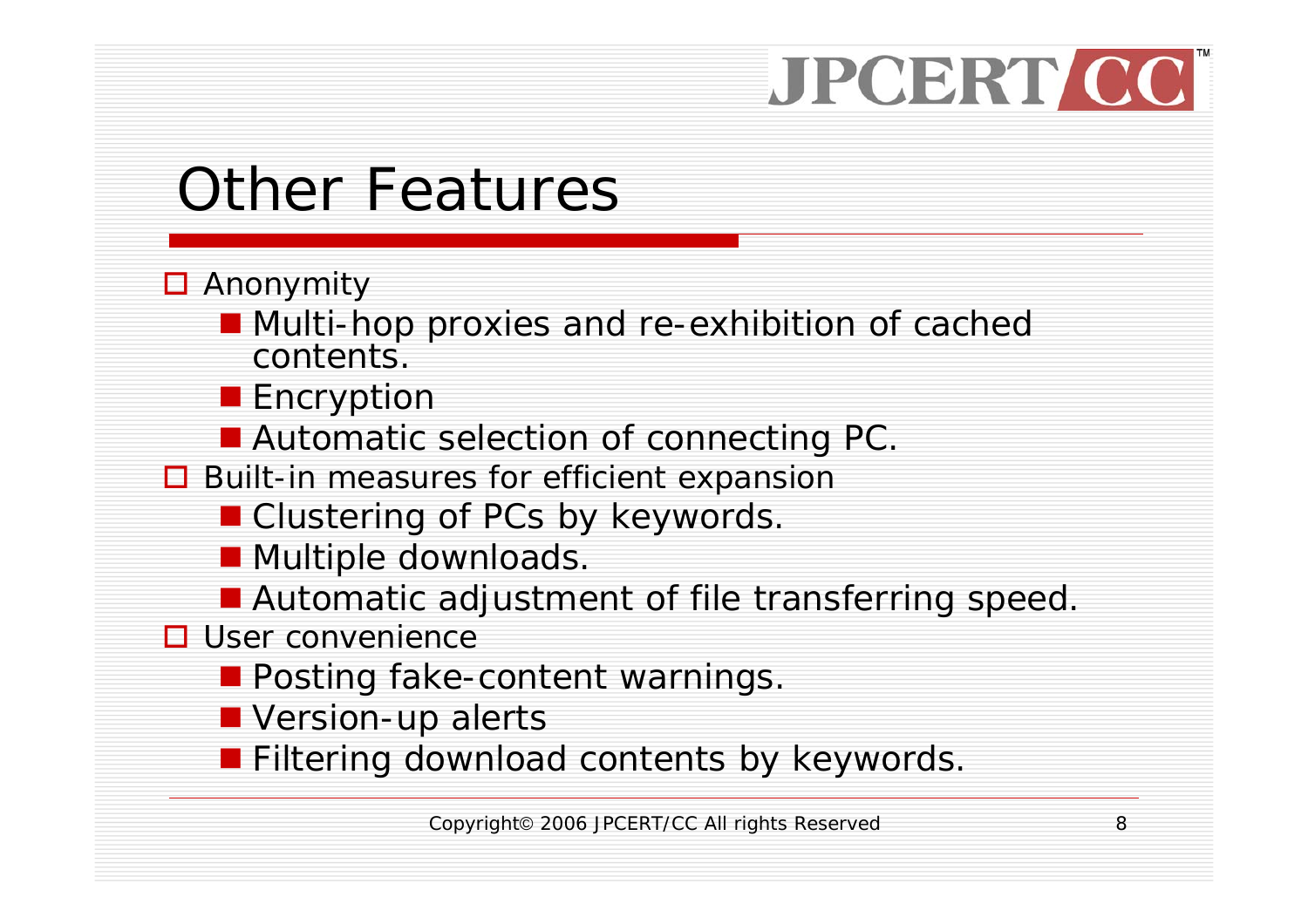### Typical action of a Winny user

| <b>Access</b>                                                                 | $\overline{2}$<br>Set keyword                                                                                                                                                    | 3<br><b>Working</b>                                                                                                              | 4<br><b>Check</b>                                                                                                                                             | 5<br><b>Save</b>                                                   |
|-------------------------------------------------------------------------------|----------------------------------------------------------------------------------------------------------------------------------------------------------------------------------|----------------------------------------------------------------------------------------------------------------------------------|---------------------------------------------------------------------------------------------------------------------------------------------------------------|--------------------------------------------------------------------|
| Get up<br>$\Box$ Start<br>Winny.<br>$\Box$ Access to<br>the Winny<br>network. | <b>Before</b><br>going to<br><b>Work</b><br>$\square$ Set a<br>favorite<br>movie's<br>title for<br>the search<br>keyword.<br>$\Box$ Leave<br>Winny on<br>while at<br>the office. | At the<br>office<br>$\square$ Winny<br>automatic<br>ally<br>downloads<br>and saves<br>files that<br>match the<br>set<br>keyword. | Back at<br>home<br>□Open and<br>check the<br>files that<br><b>Winny has</b><br>downloade<br>d.<br>$\Box$ Delete<br>crashed<br>files and<br>unneeded<br>files. | Go to bed<br><b>□Save and</b><br>backup<br>the files<br>you liked. |

Actions in step 4 became target of viruses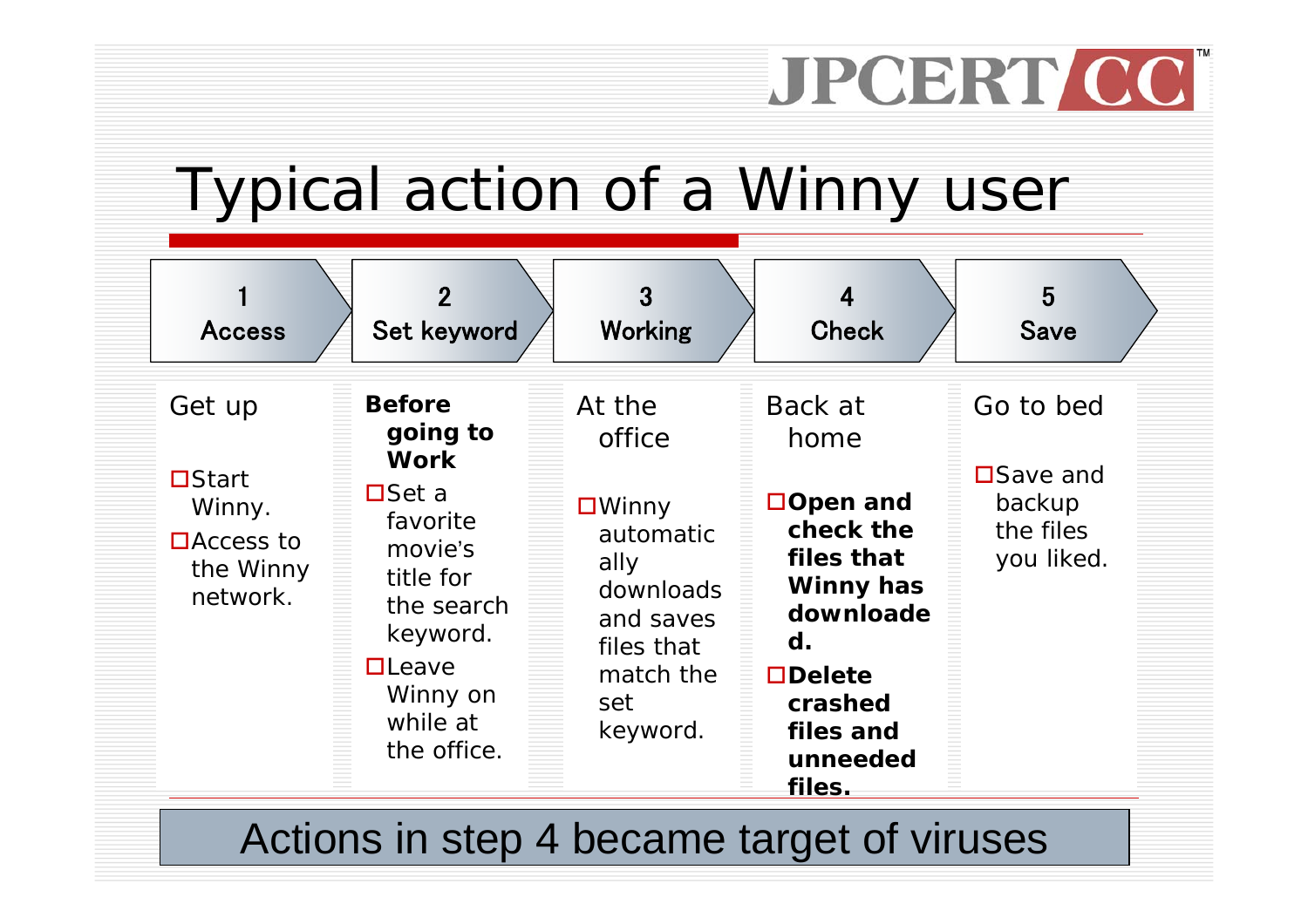### Virus Detail

Copyright© 2006 JPCERT/CC All rights Reserved 10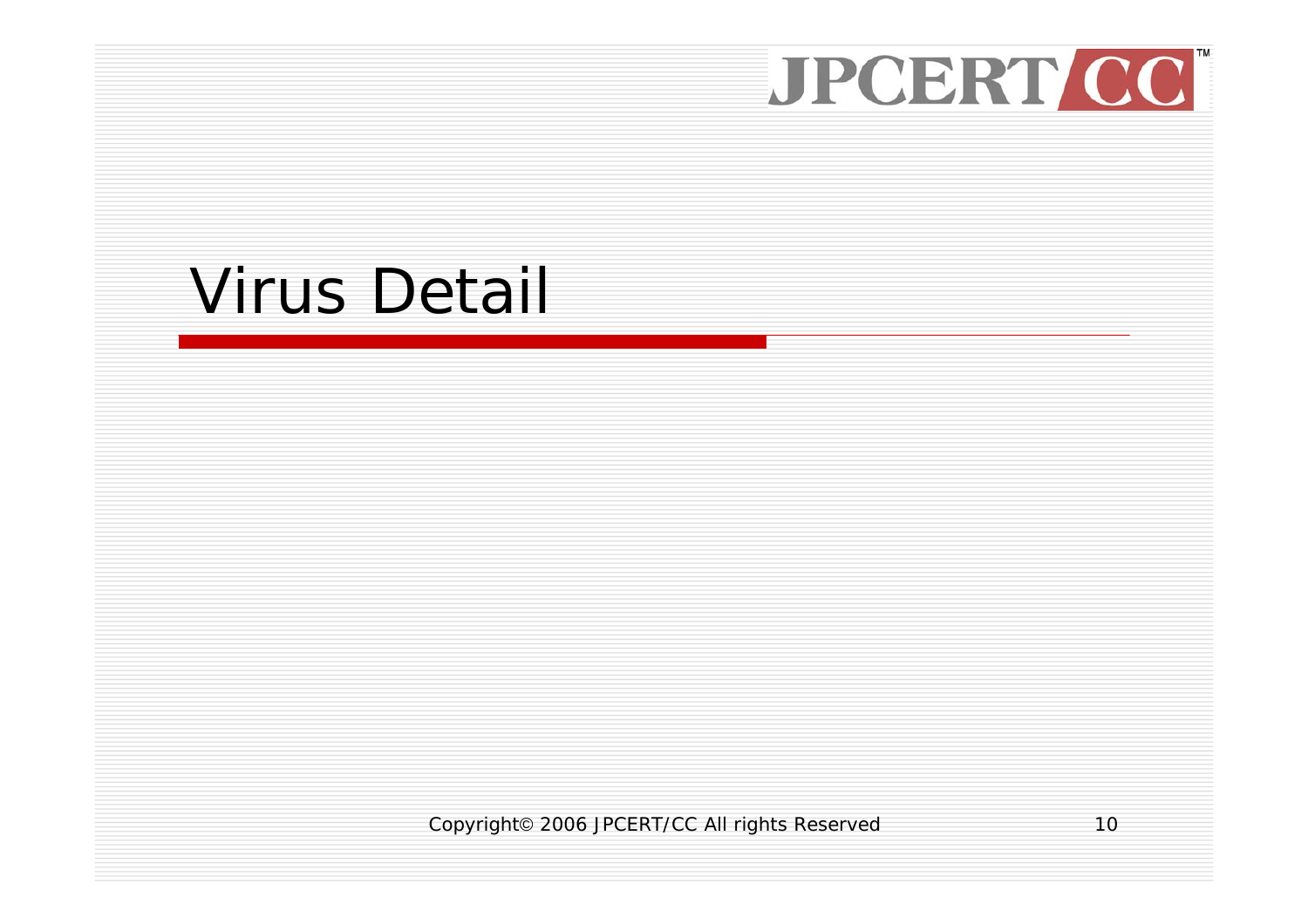### Summary of Antinny

- $\Box$ Spread in mid 2003.
- П A "Trojan horse" virus that spread via Winny.
- П Leaks information, deletes files, does DDos, etc.
- П Over 50 similar derived viruses.
	- Viruses are designed to be executed by the user, therefore does not require special knowledge (such as designing attacks on vulnerabilities) and is easily created.
- П Over a 170,000 PCs were confirmed to be infected.
- П Information leaked from companies, autonomies, and individuals causing serious social problem.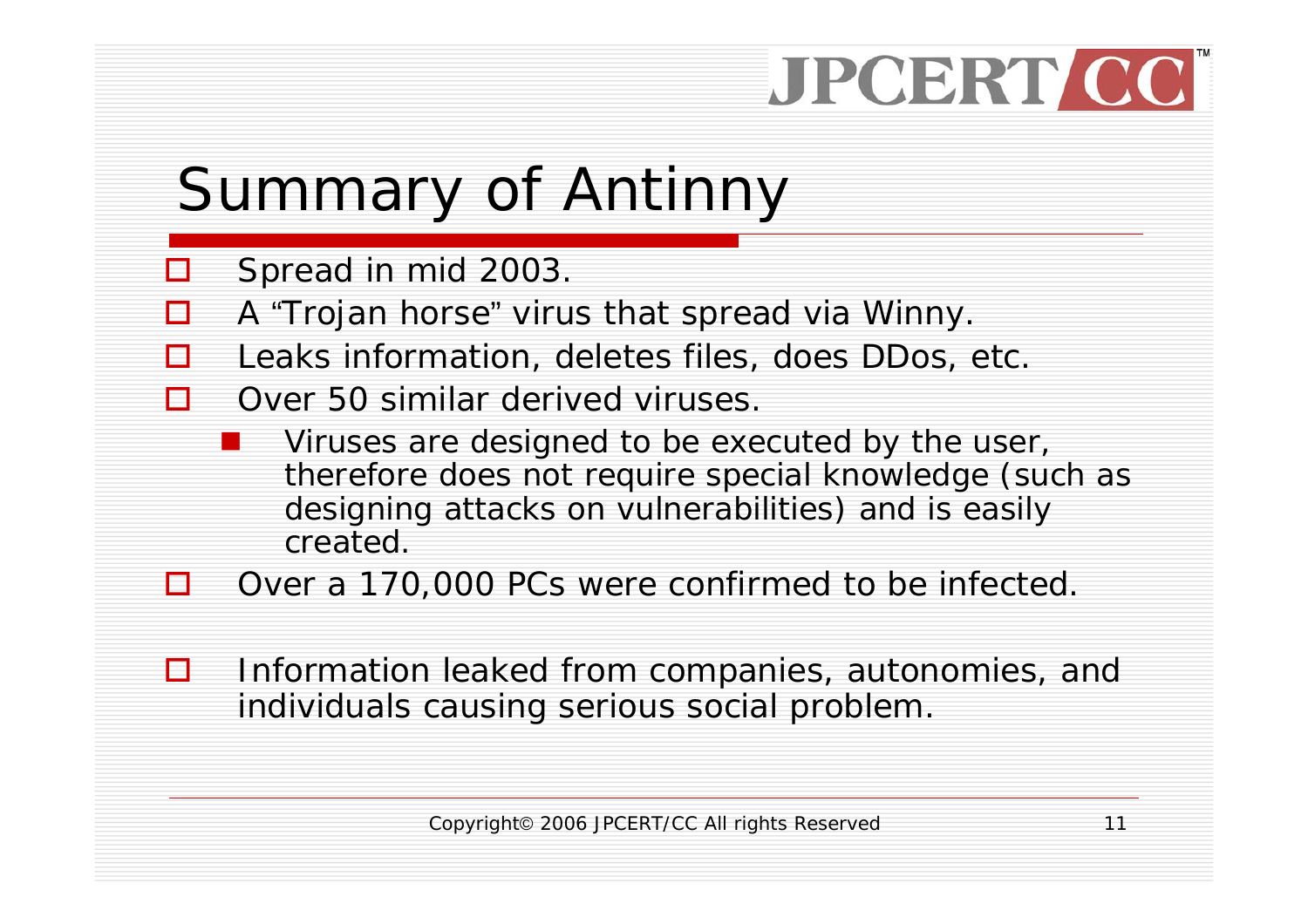# The distinctive actions of an Antinny virus

Being automatically downloaded.

 $\Box$ 

 $\Box$ 

 $\mathbf{L}$ 

- an<br>M Uses a popular keyword for its file name.
- Is often downloaded and re-distributed, therefore spreads widely quickly.
- Uses the user's habitual action of checking all downloaded files to make the user execute itself.
	- an<br>M Packages itself together with contents in a zip
	- Changes its icon into a word or folder icon.
- Startwars III
- Changes its file name so that the extension is hidden
- e.g.) StarwarsⅢThe Complete Edition .exe

ip 形式) フォルダは無効であるか、または壊れています  $\sqrt{CK}$ 

Makes the user unaware of the infection.

- Pops a fake message (e.g. This file is broken)
- Shows a dummy HTML file.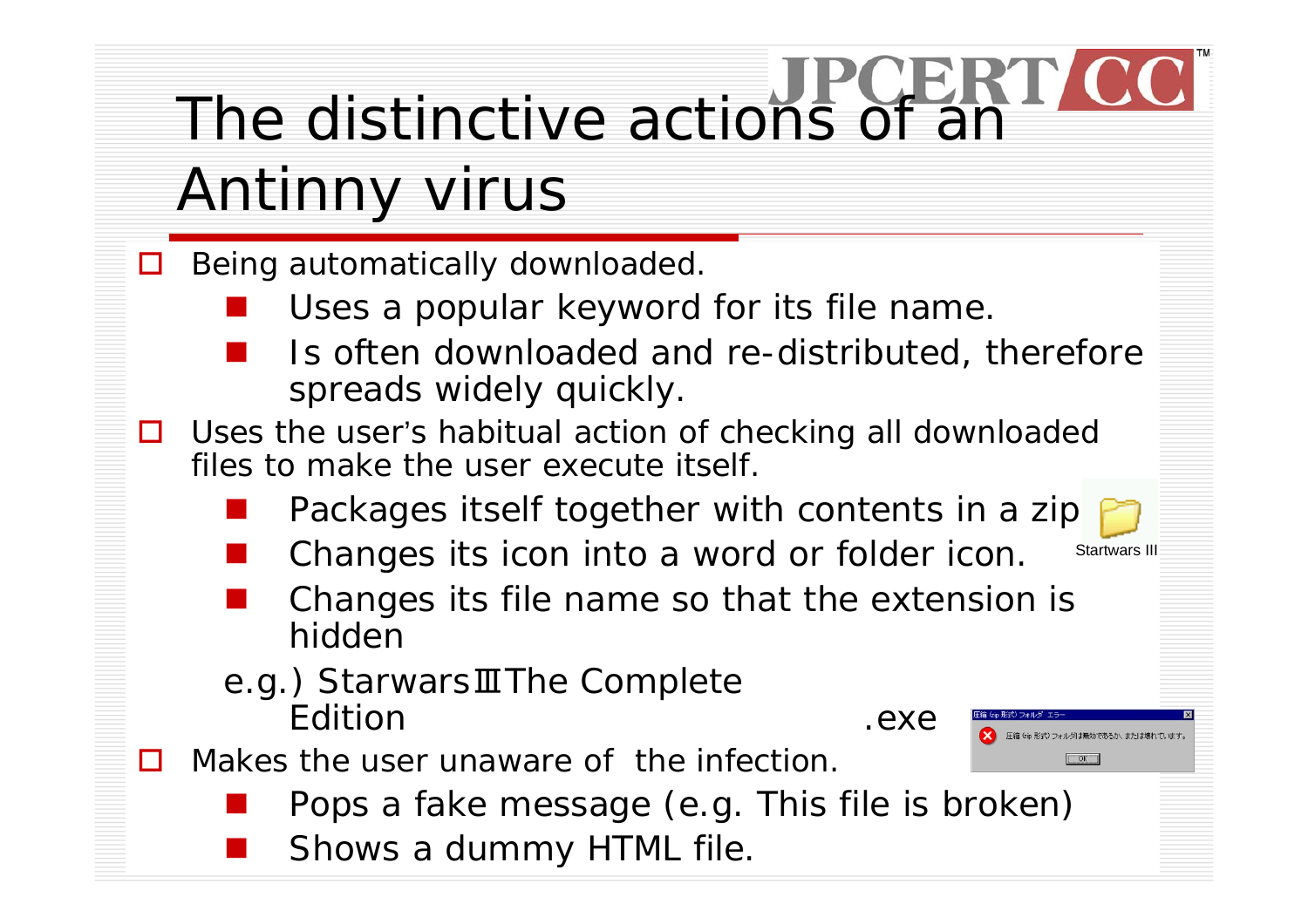### An Example of an Infection

- 1. The user executes the virus (details shown later)
	- 1. Takes advantage of the aforementioned "checking" action.
- 2.Shows a message such as "This file if broken."
- 3. Actions upon infection
	- 1. Re-distributes itself at Winny network.
	- 2. Distributes doc .xls .dbx .ppt .txt .pdf files that saved on PC.
	- 3. Changes Windows registory so that it automatically starts-up.
	- 4.Regularly captures the desktop image and distributes it.

were distributed at Winny network Office documents, e-mails, photos, etc...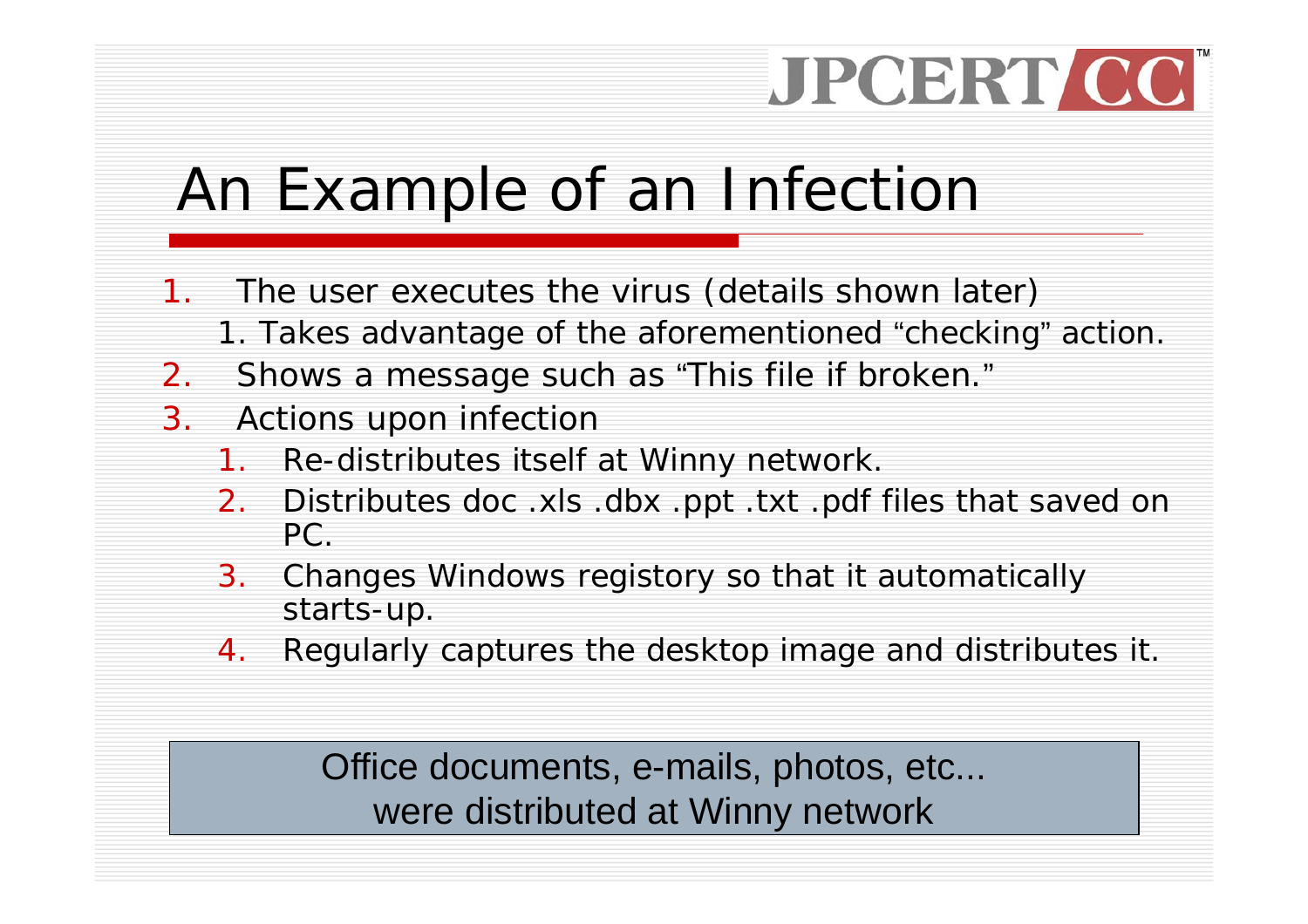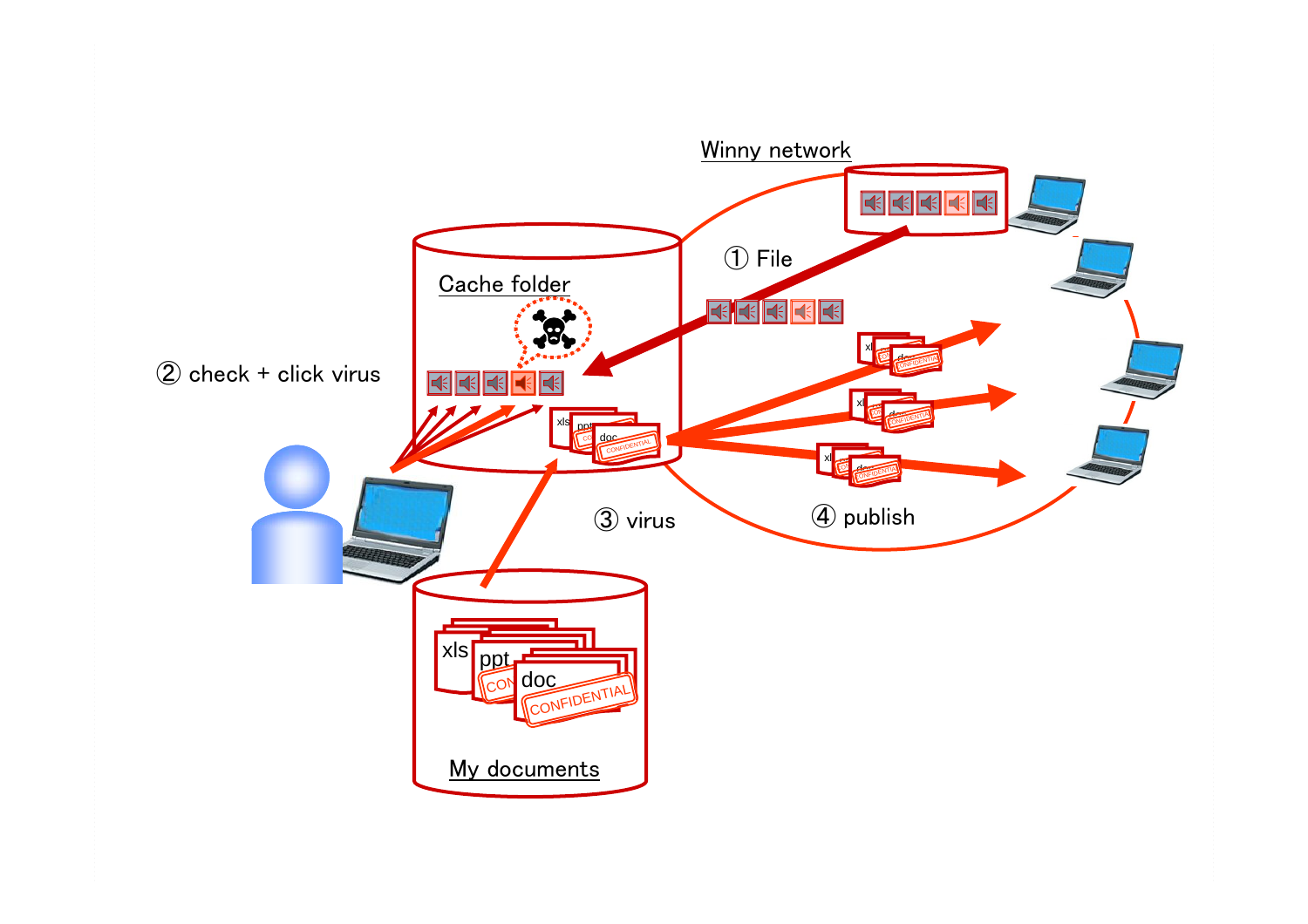# History of "Winny"

Copyright© 2006 JPCERT/CC All rights Reserved 15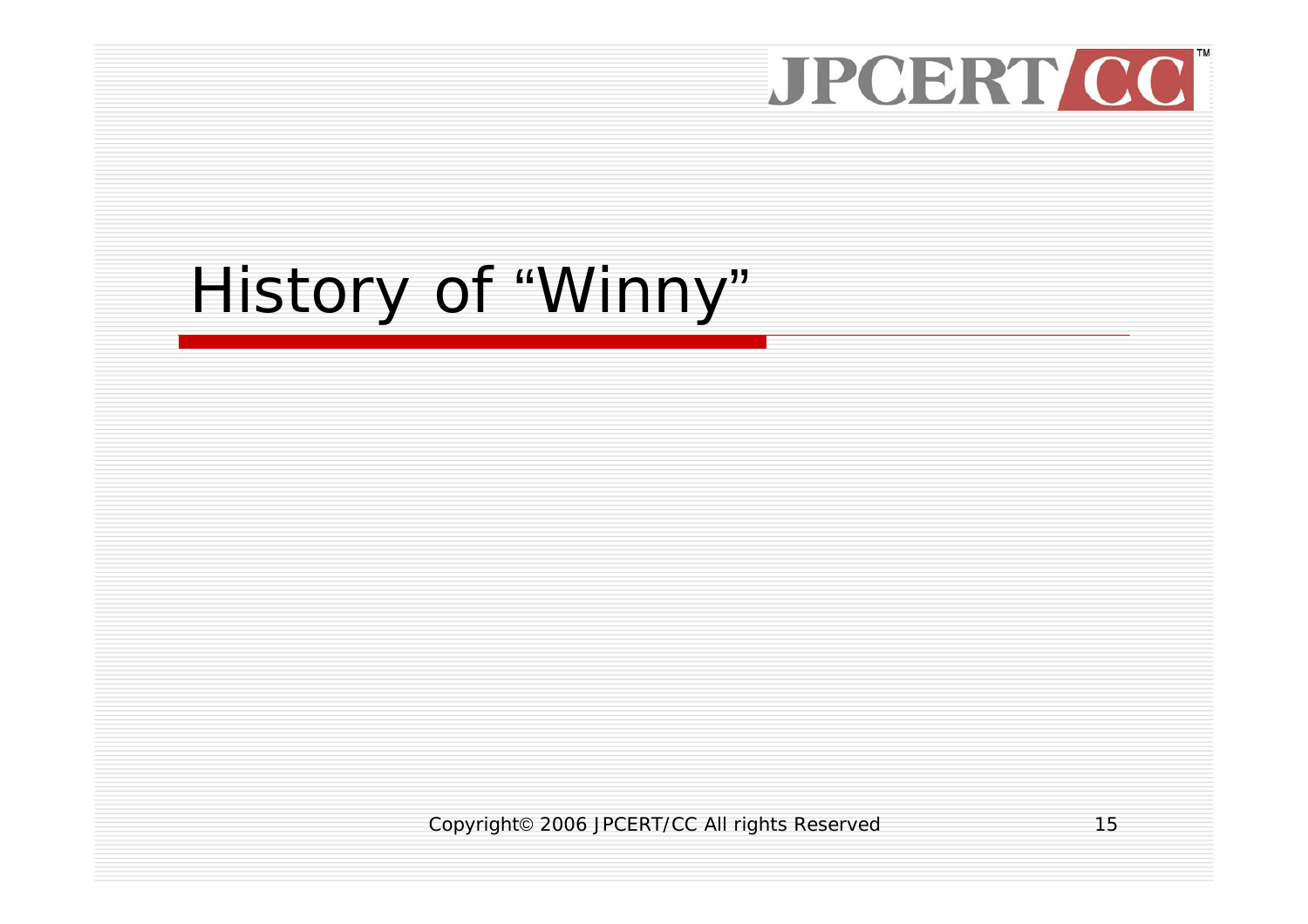### May 2002

- □ Project has started and declared on huge BBS website called "2ch"
	- Win MX  $\rightarrow$  Win NY (M $\rightarrow$ N、X $\rightarrow$ Y)
	- some WinMX users arrested
	- **Now winny's concept is "anonymity"**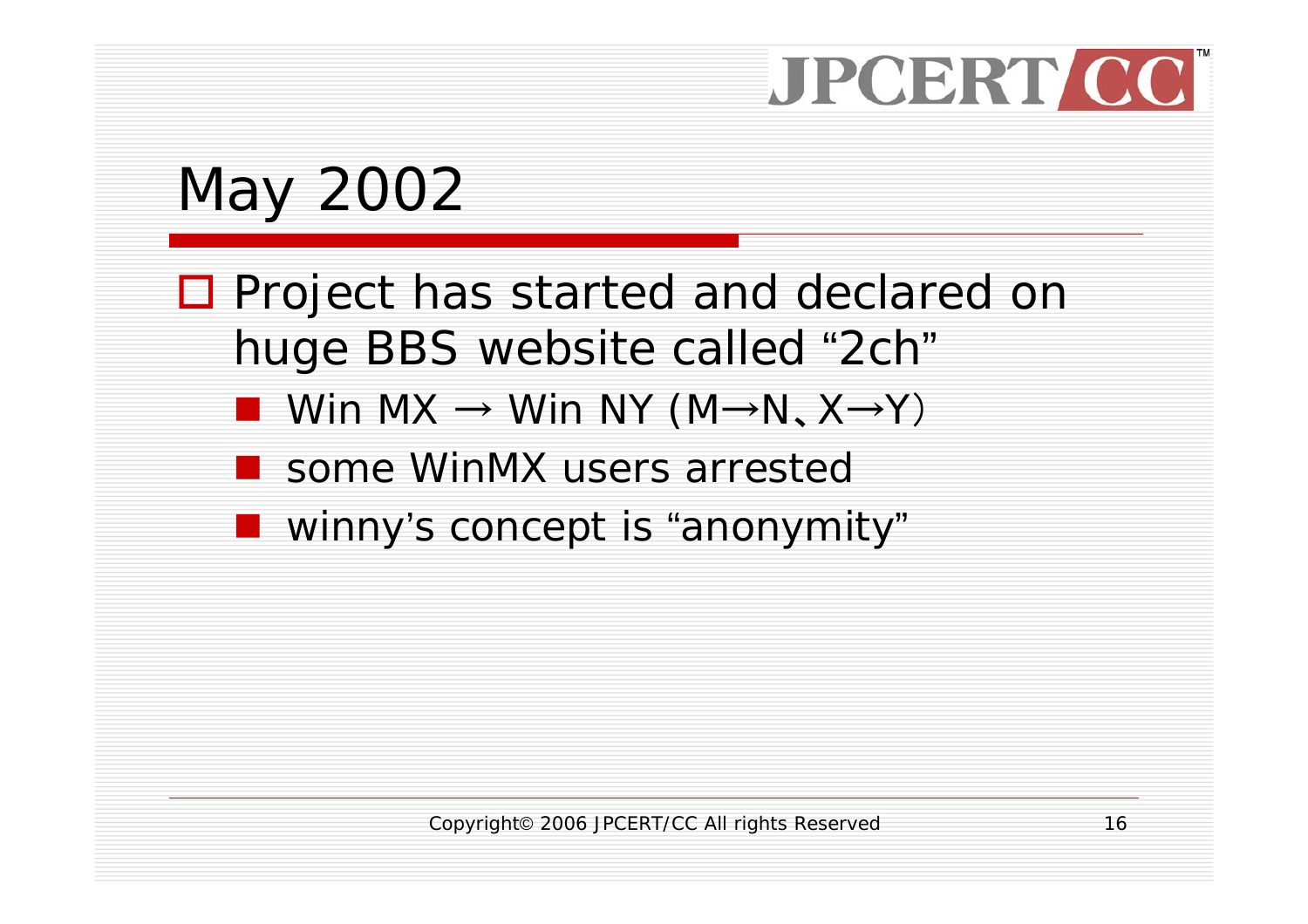### November 2002

**□ Japan Self Defense Force's internal** document was leaked to the "Winny network"

**□** It is recognized it's unlikely to be caused by "Worm" or "Virus"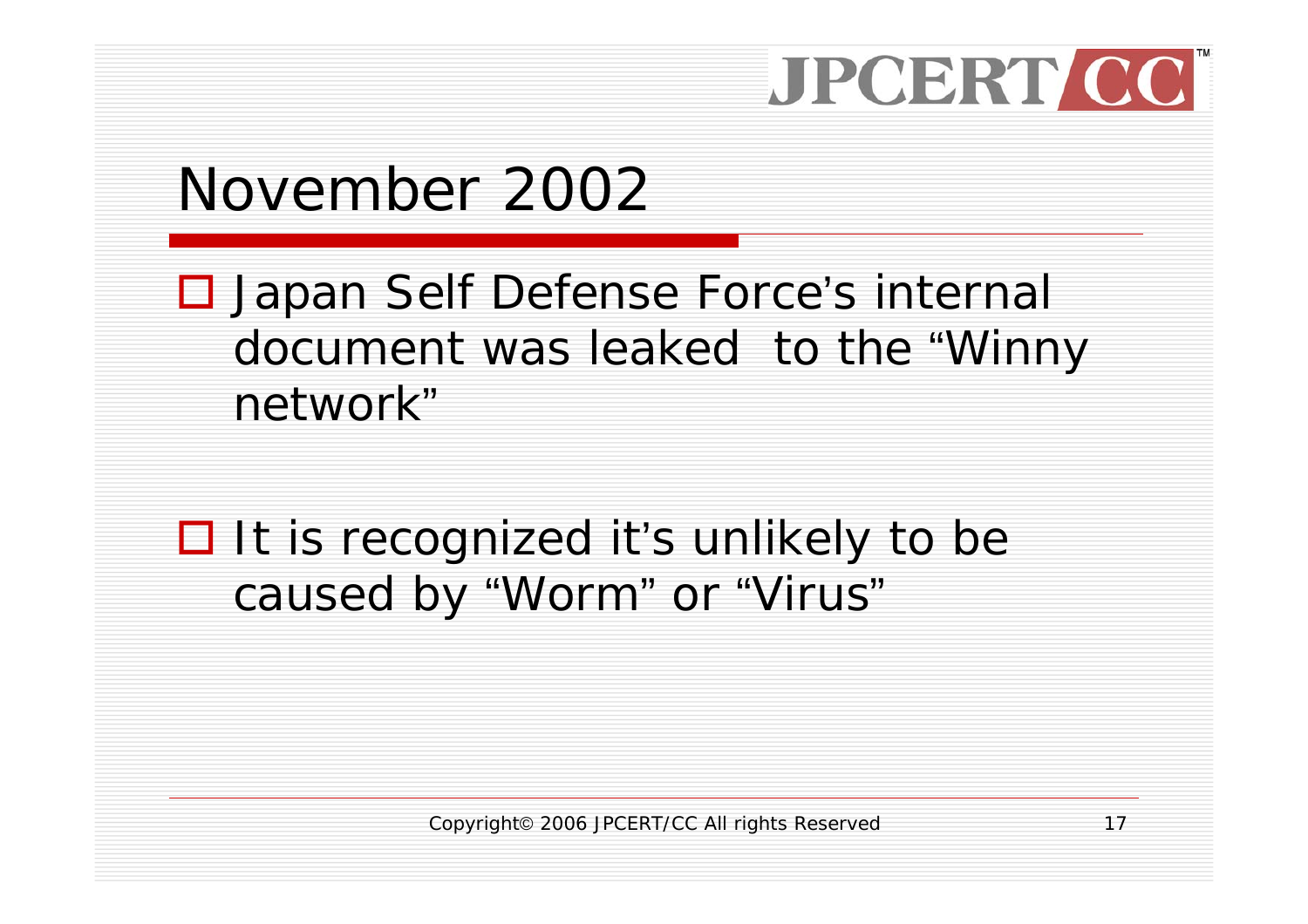### May 2003

#### ■ Winny2 beta was released

- **no protocol compatibility**
- **no setting compatibility**
- **cache compatibility**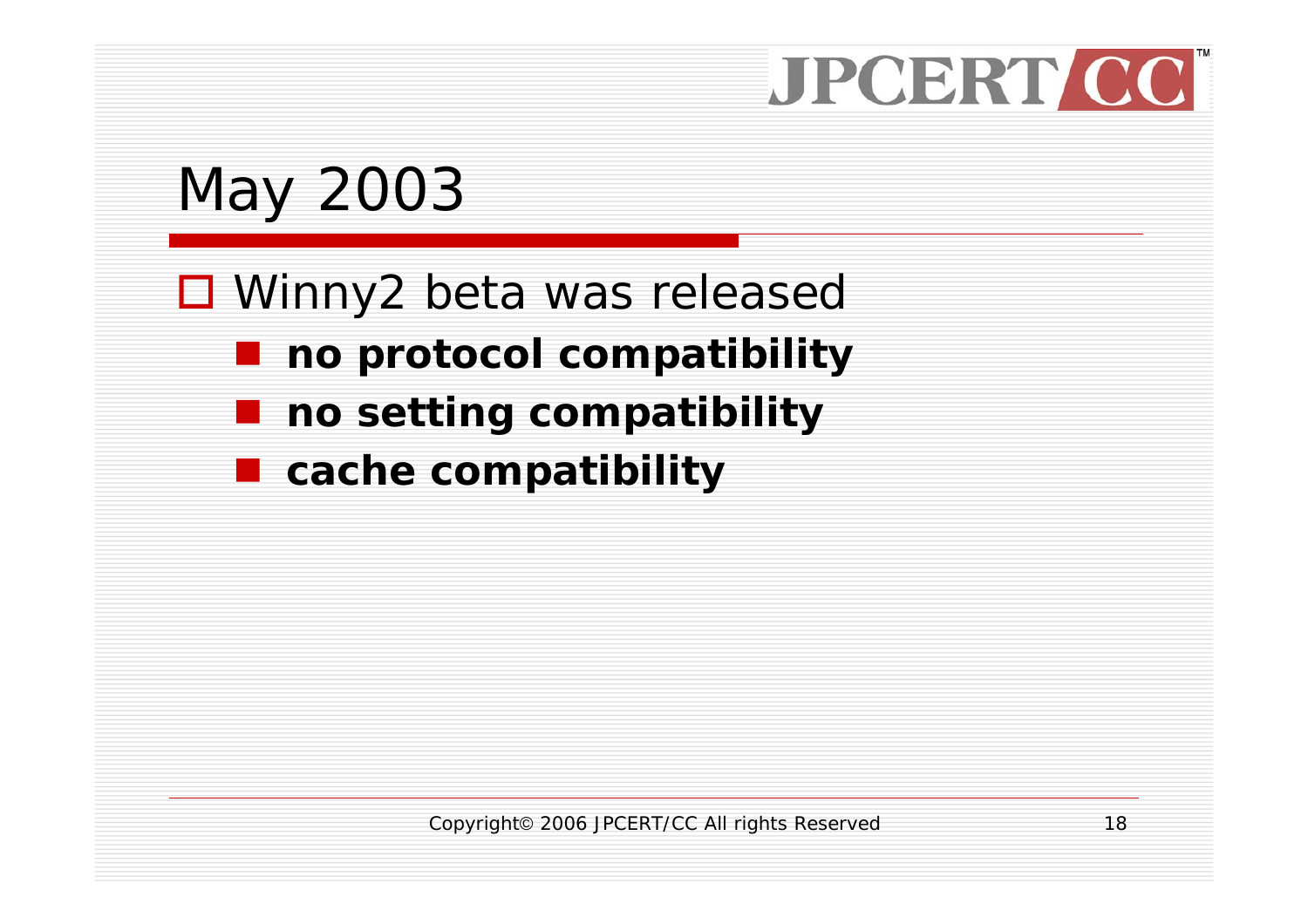### August 2003

#### ぬるぽワーム ( nu ru po Worm)

- named Antinny.A
- Written in Visual C++
- **Displays fake message when executed** 
	- □ "The folder is not available or broken"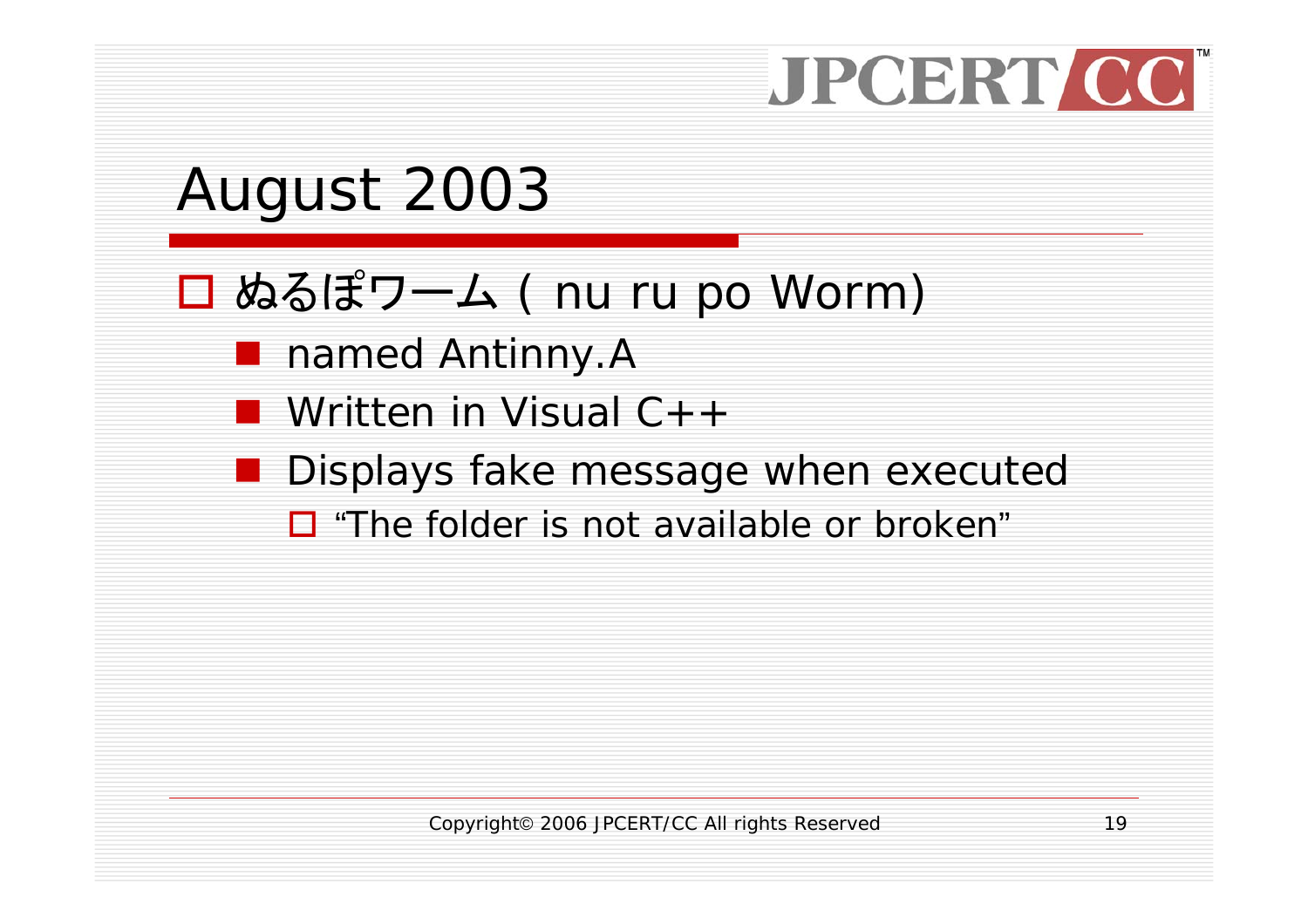#### November 2003

#### **The ISP "Plala" started to restrict "WinMX" and "Winny" traffic.**

**D** bandwidth problem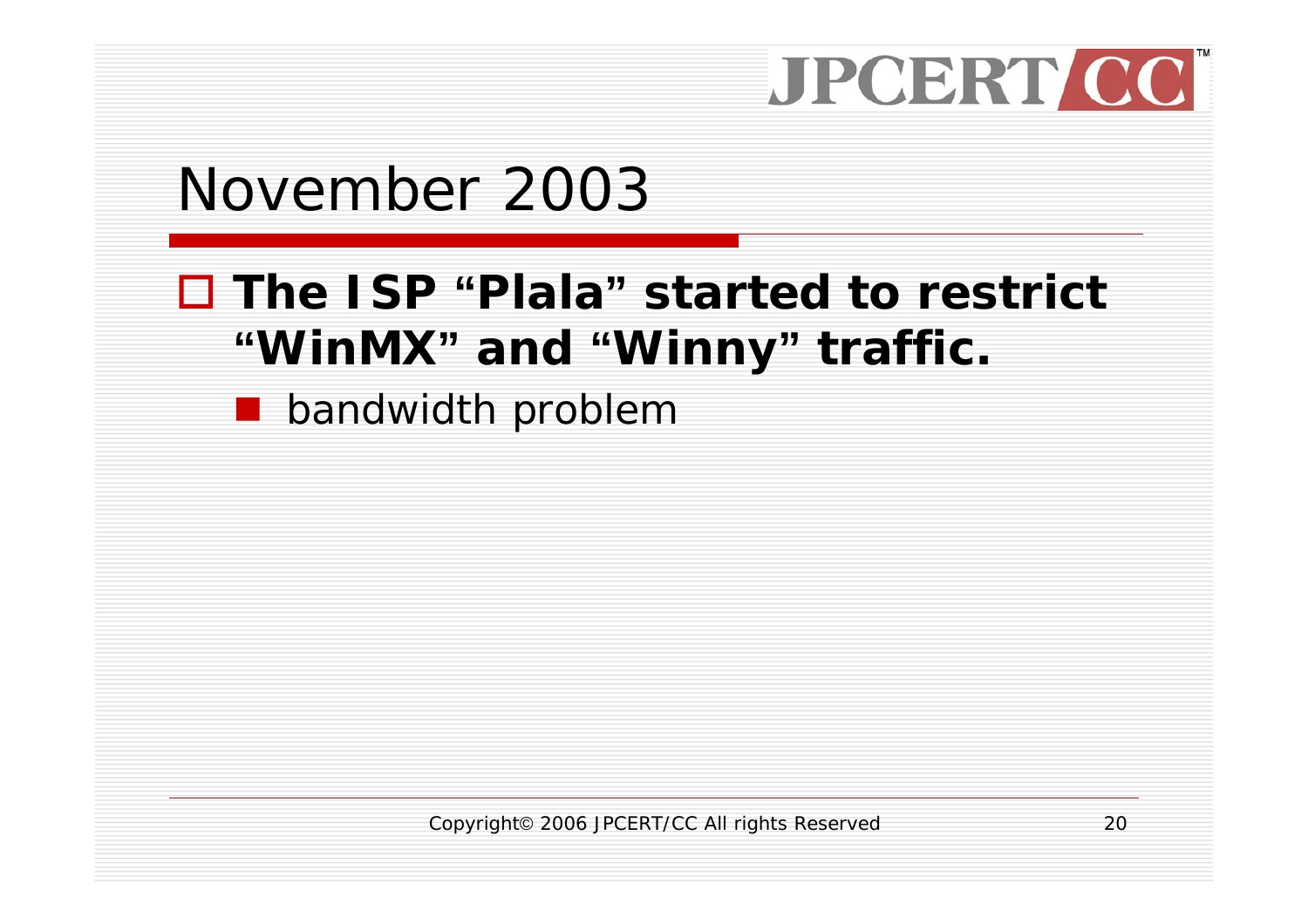### November 2003

□ Kyoto local police arrested two users.

- Because of distributing PC games and Movies illegally.
- **Deach of the Copyright Act**
- Winny developer's house was searched by police.
	- source code of "Winny" was seized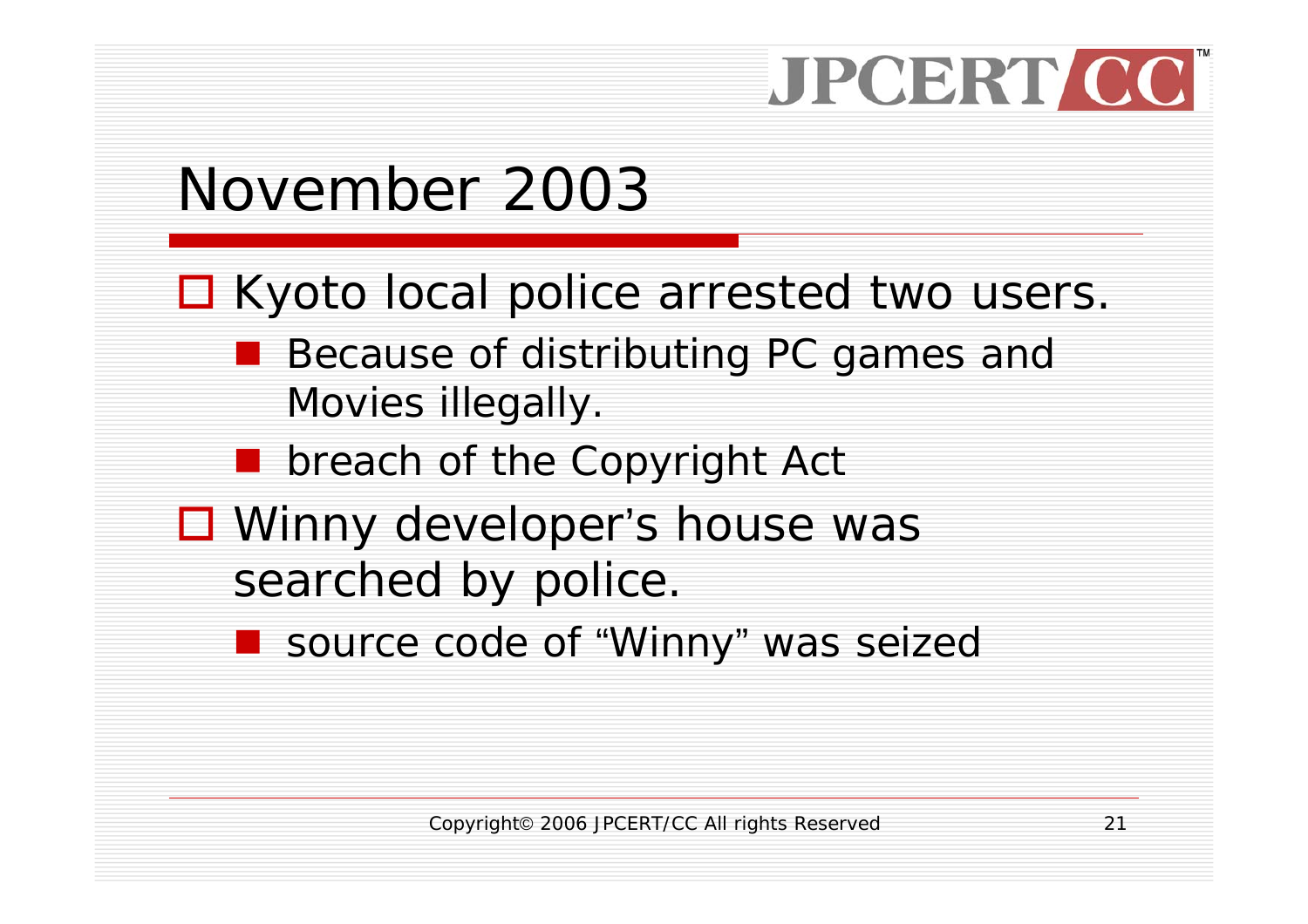### April 2004

#### **Symantec released an alert on new worm "Antinny.G"**

- **Antinny.G leaks the infected user'<sup>s</sup> information to ACCS**
	- $\Box$  **ACCS is "Association for Copyright of Computer Software** "
- $\mathbb{R}^3$ **Copy some files to Winny upload folder.**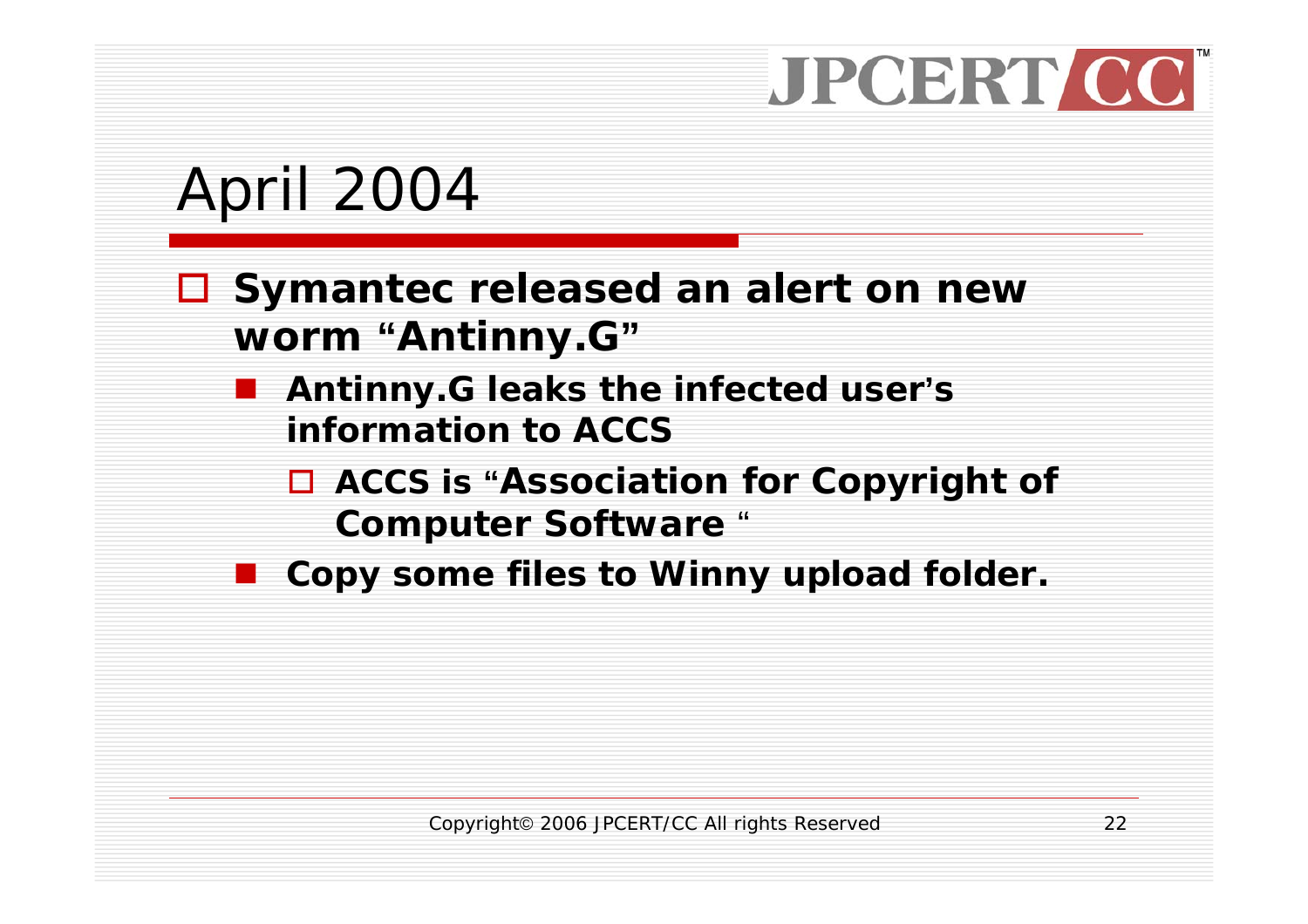#### May 2004 DDoS attacks to ACCS

■ Antinny. G attacks to ACCS webserver

- 700Mbps of DDoS attack on Sep/9/2004
- ACCS changes the domain name
- Antinny.AX attacks to the new domain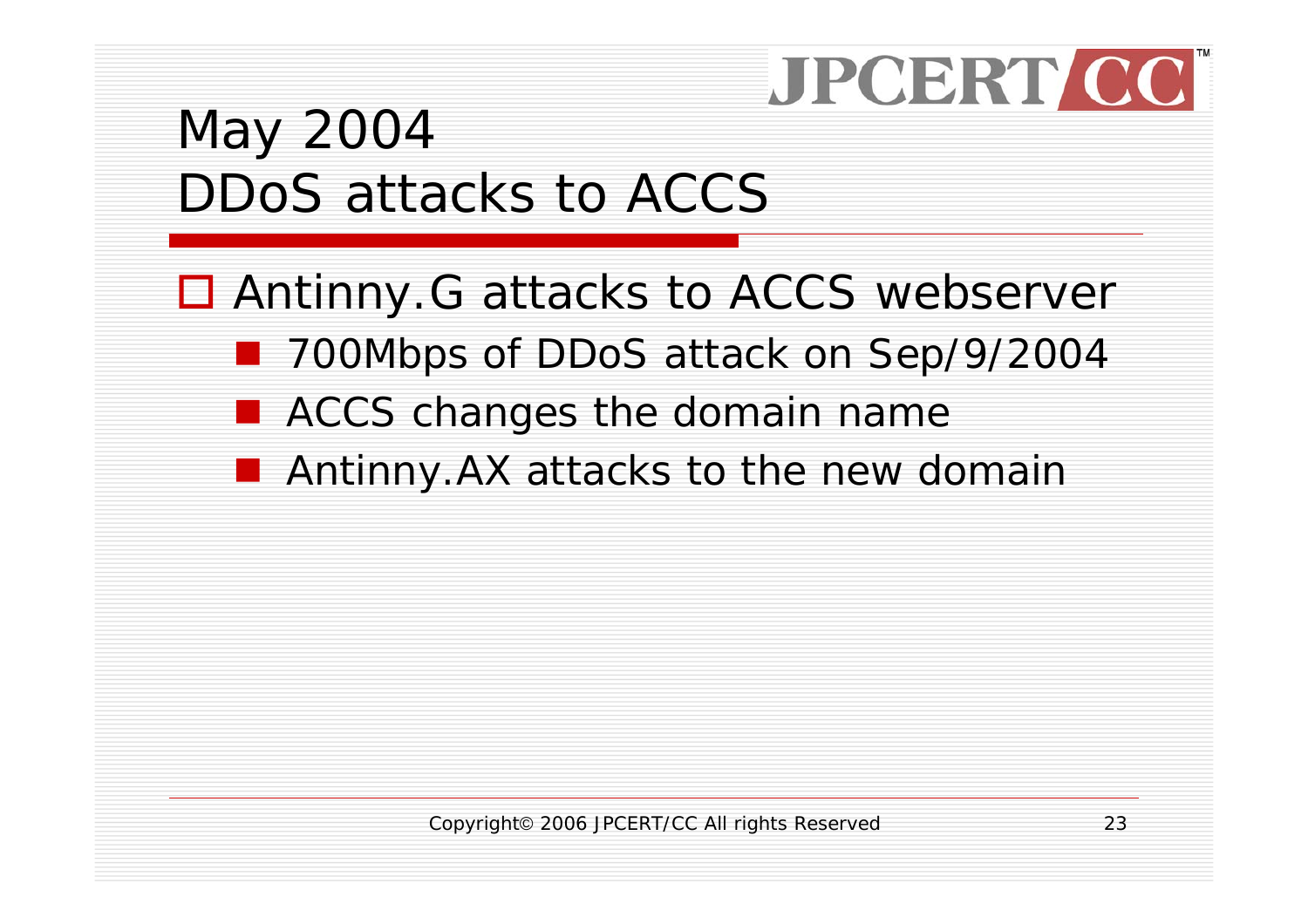### May 2004

#### □ Kyoto local police arrested Winny developer

- aiding of copyright violation
- **University researcher**
- **age 33**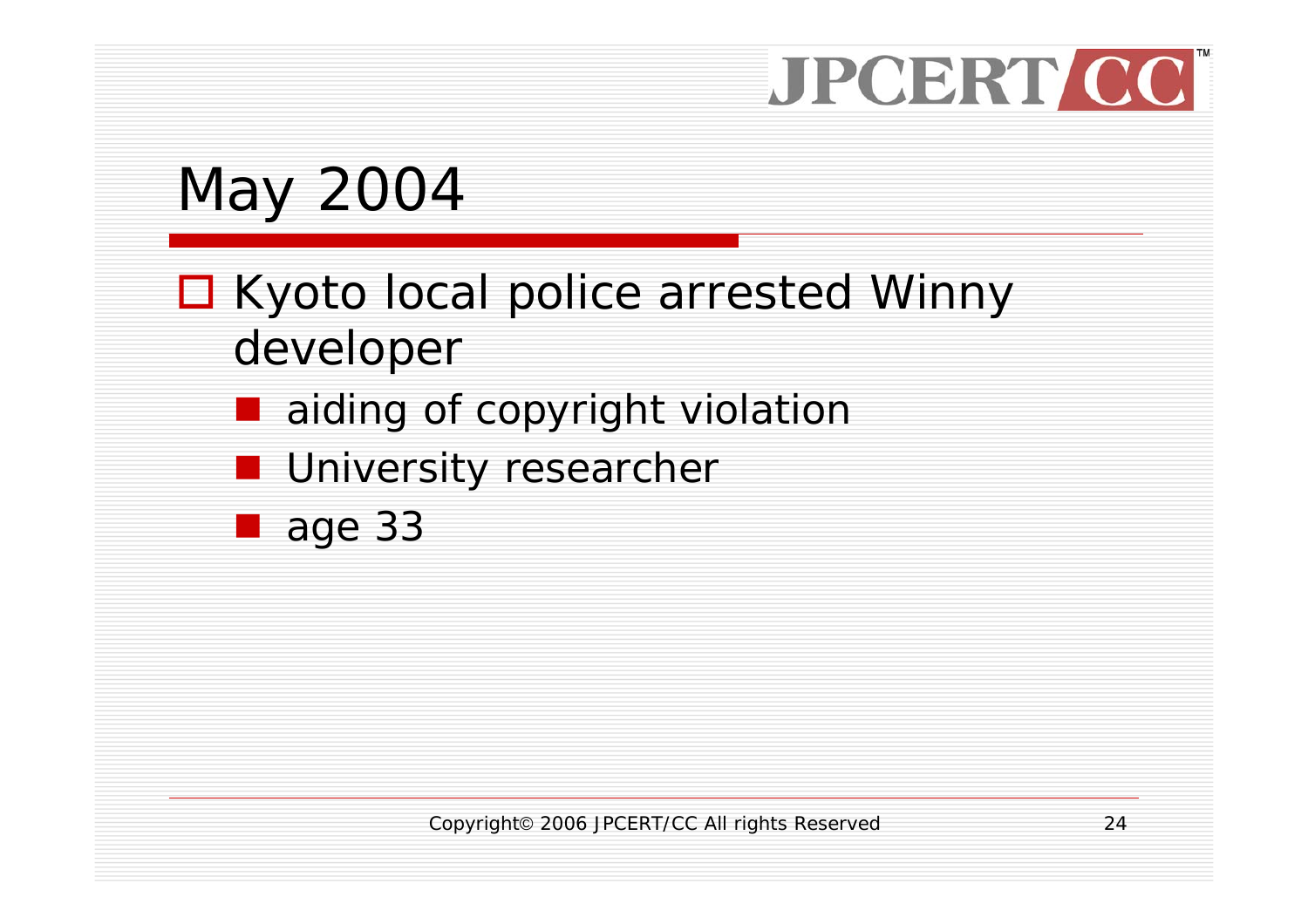### October 2004

### New virus has appeared

- an<br>M upload "desktop screenshot" to Winny network
- $\mathbb{R}^2$ upload filename is include: [My Desktop]
- an<br>M upload "My favorites"
- an<br>M upload e-mail
- an<br>M "desktop screenshot" leaks regularly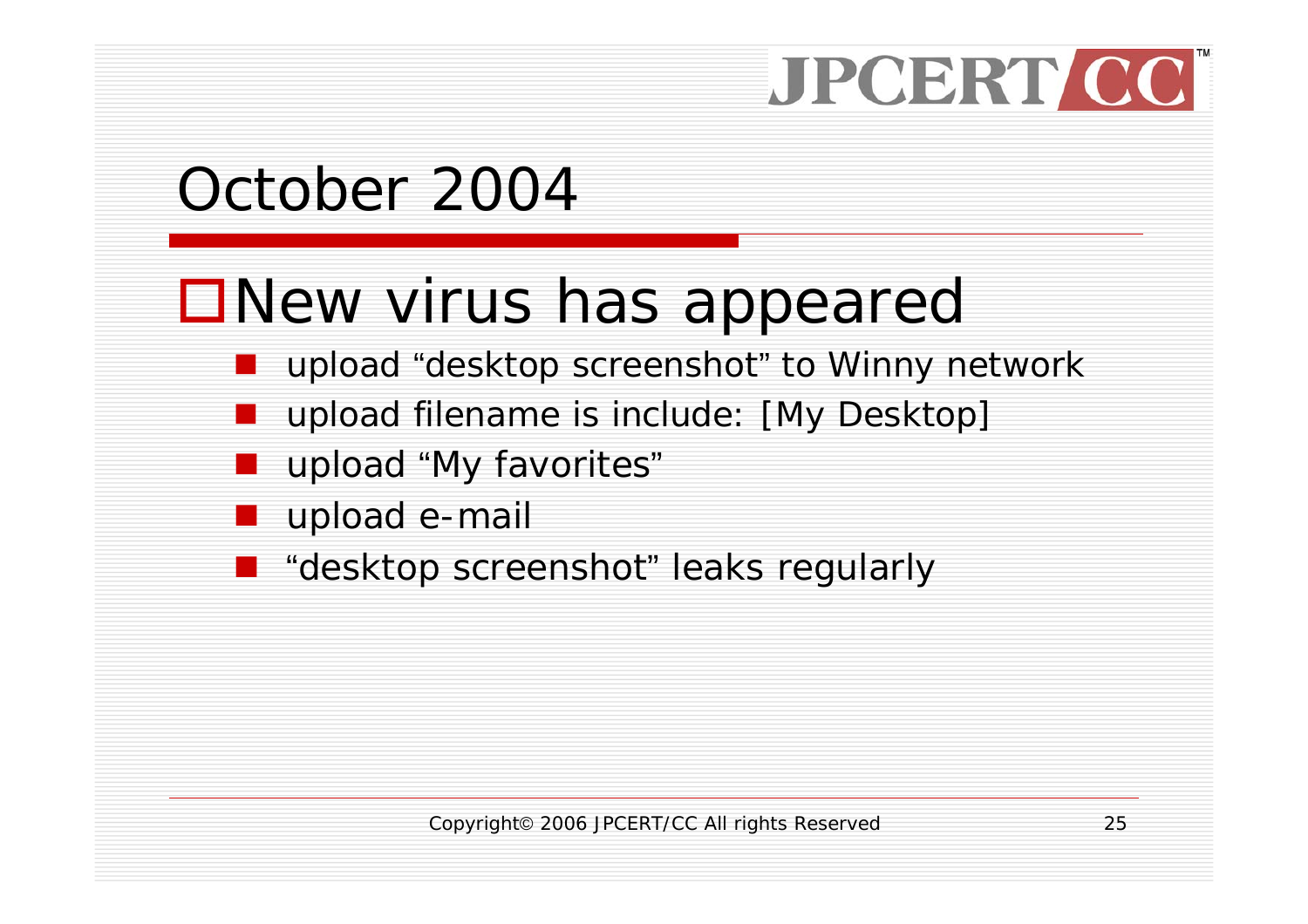

#### February 2005

#### 欄検眼段 **( Ryan Ku Gan Do) upload digital photos to Winny**

**search "DSC\*.JPG" files in HDD**

#### $\blacksquare$  looks like commercial application **installer when executed**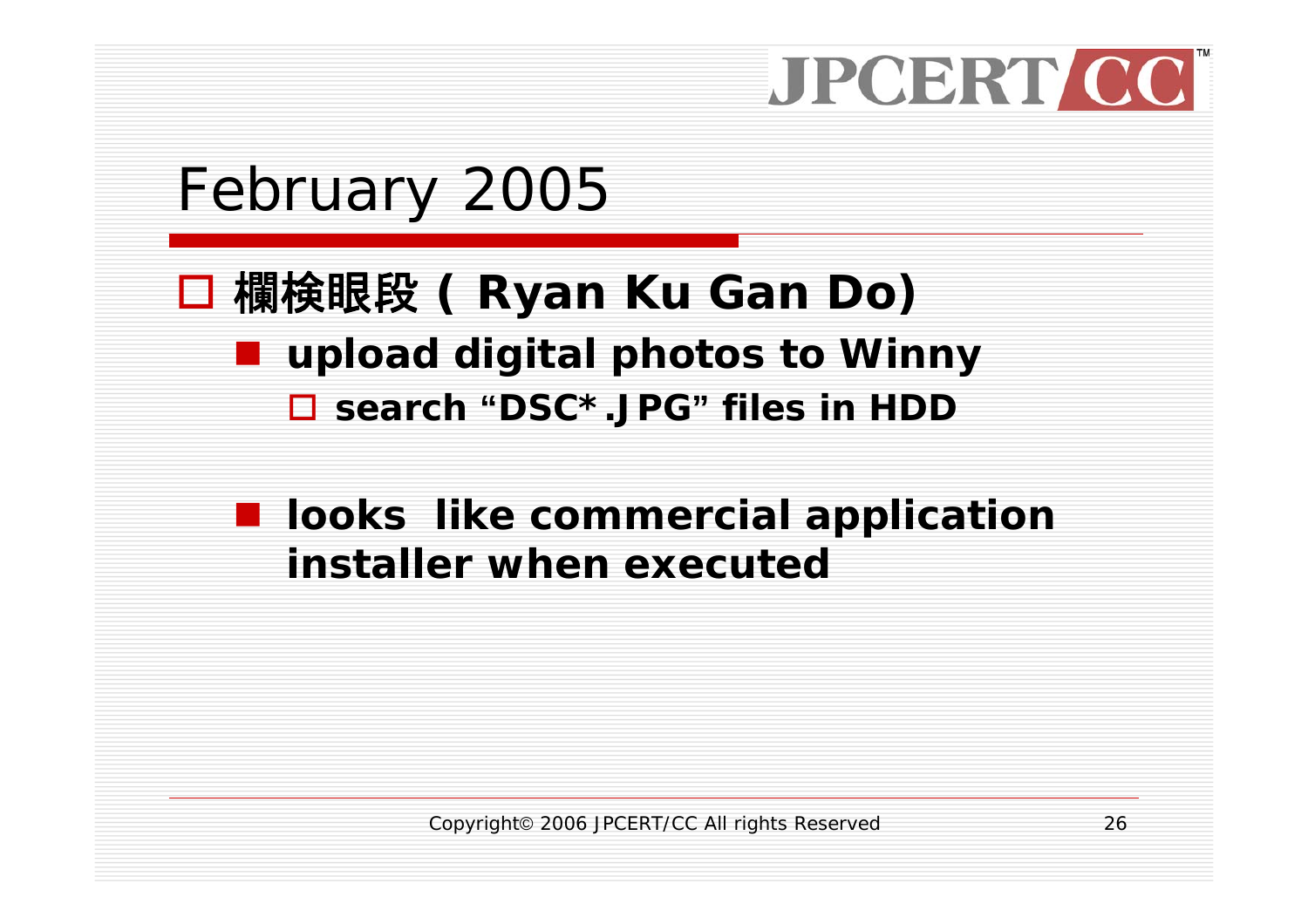### Information leakage incidents

- **□** Atomic power plant's documents
- □ Primary school's students info
- **□** Patient's carte
- $\square$  Cell phone customers info
- $\square$  Insurance customers info
- $\Box$  First food customers info
- **□** Anti virus vendor's customer info
- **□** Citizens info
- **□ CATV users**

and 100+ information leakage was happen...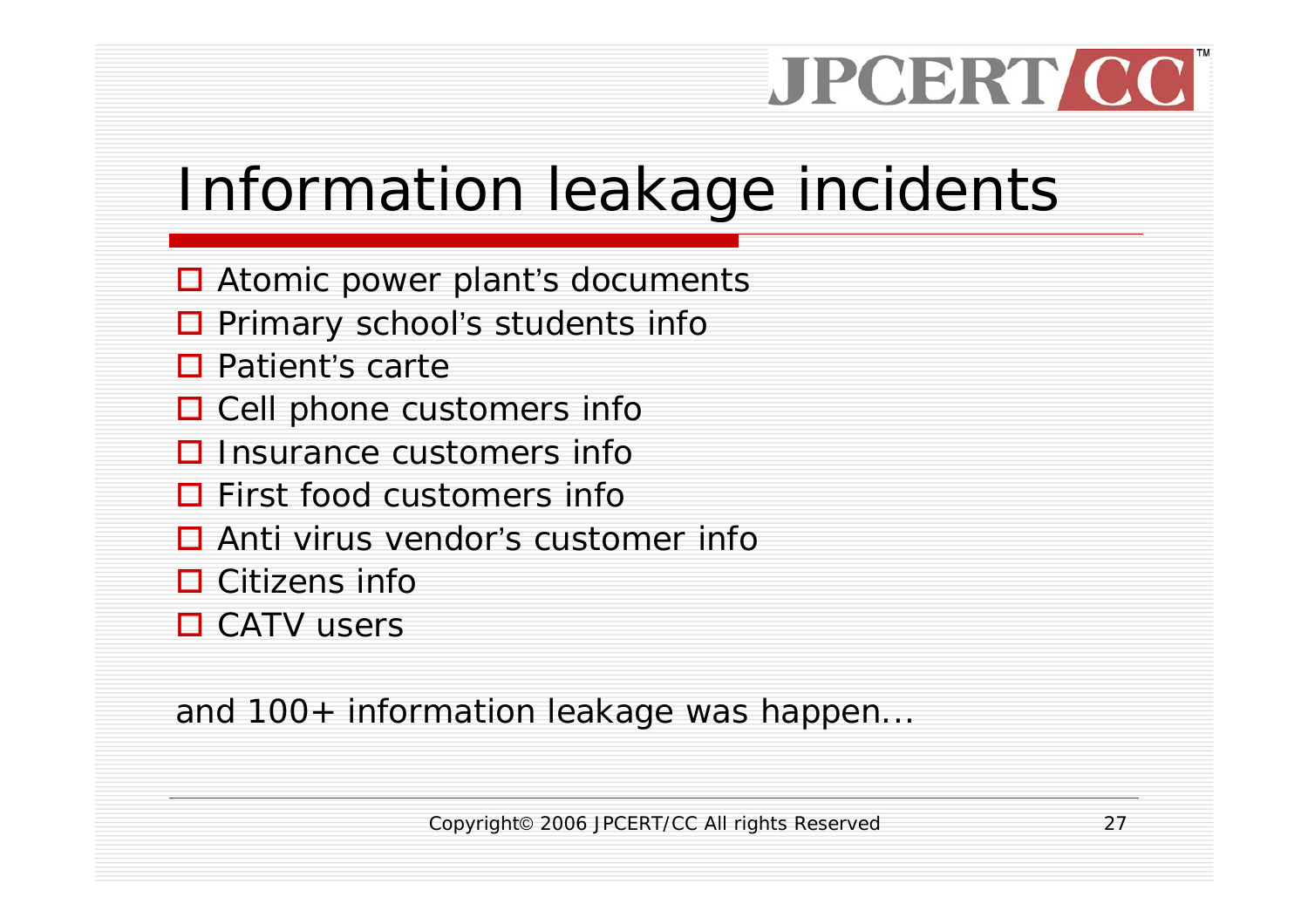### Reactions

- ■Microsoft released Antinny removal tool
- ■Many other vendors also released some tools to detect/delete/stop "Winny"
- **□ Some ISP restrict "Winny" transaction**
- **□ Security vendor releases IDS signature**
- ■Many Japanese media (TV/newspaper) bring up the issue
- $\Box$  director of the cabinet secretariat announced "Do not use Winny in this situation" on TV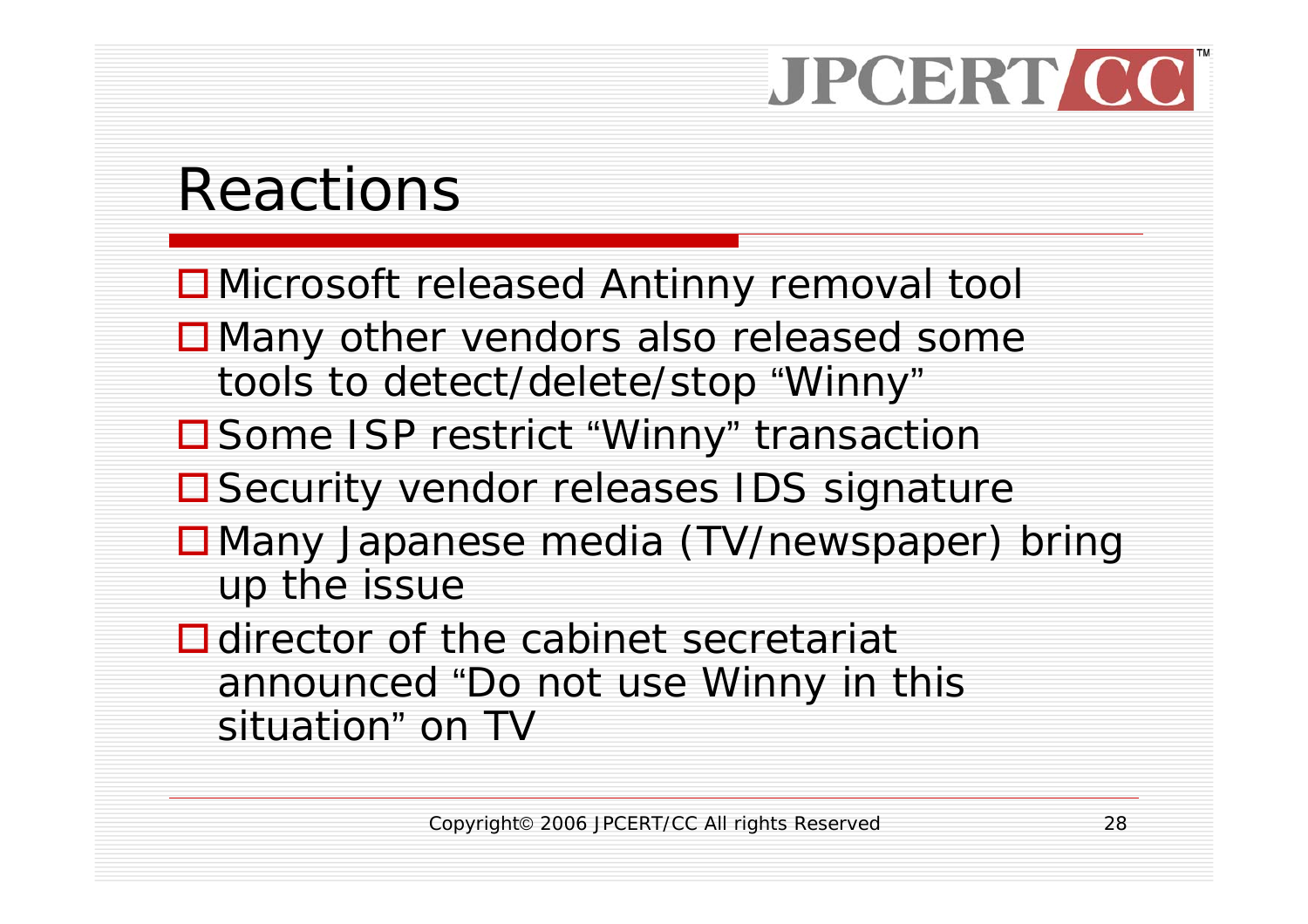### What was really a problem ?

- People installed "Winny" to a business use laptop.
	- **Example Confidential documents were installed in** the machine

 $\square$  Information leakage is a risk management problem. **If it is not only technology side problem**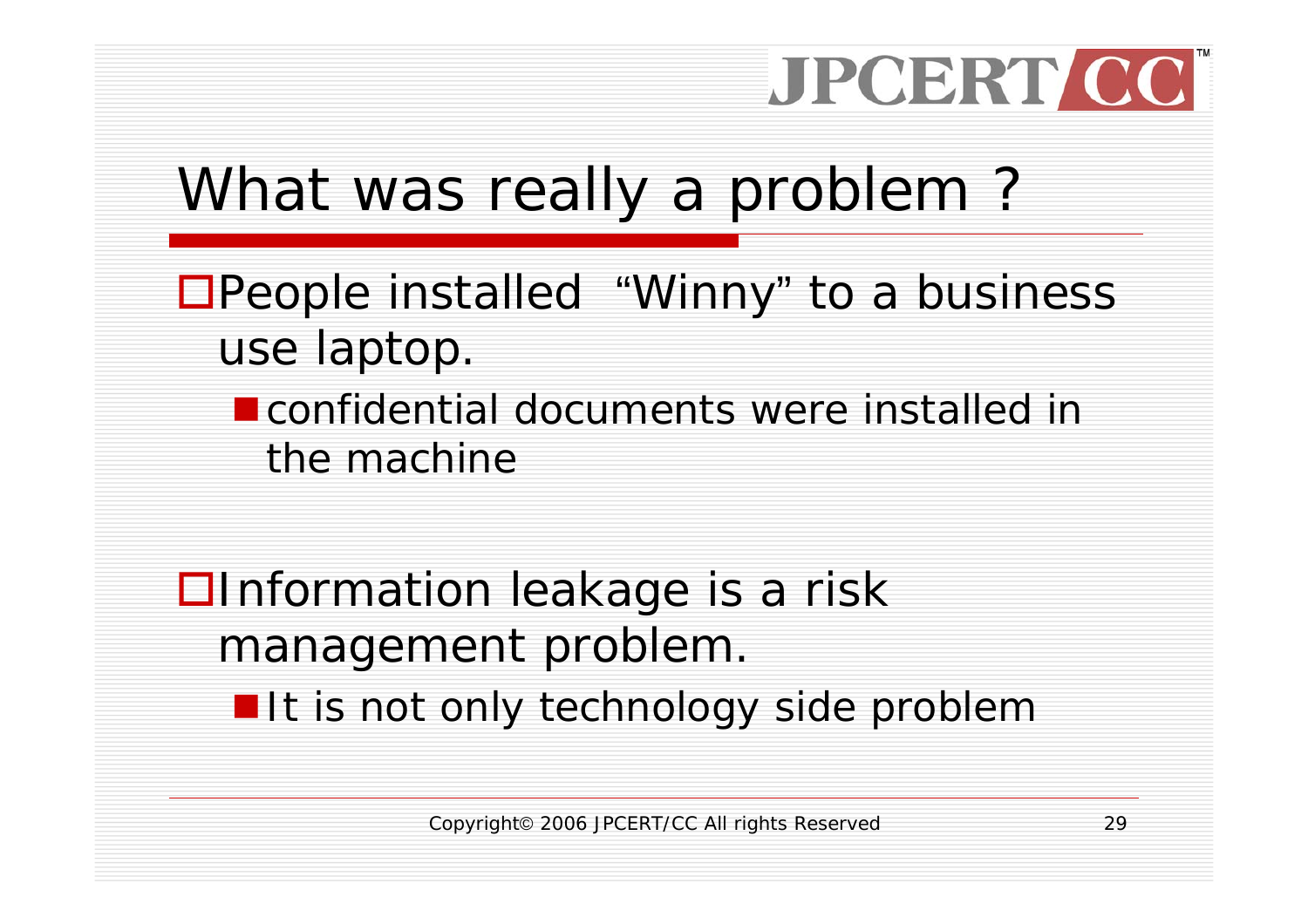

### Important things

#### **□** Organization Policy

#### **□** Technology

#### **□ Information Governance**

#### **□ Staff Education and Awareness**

Copyright© 2006 JPCERT/CC All rights Reserved 30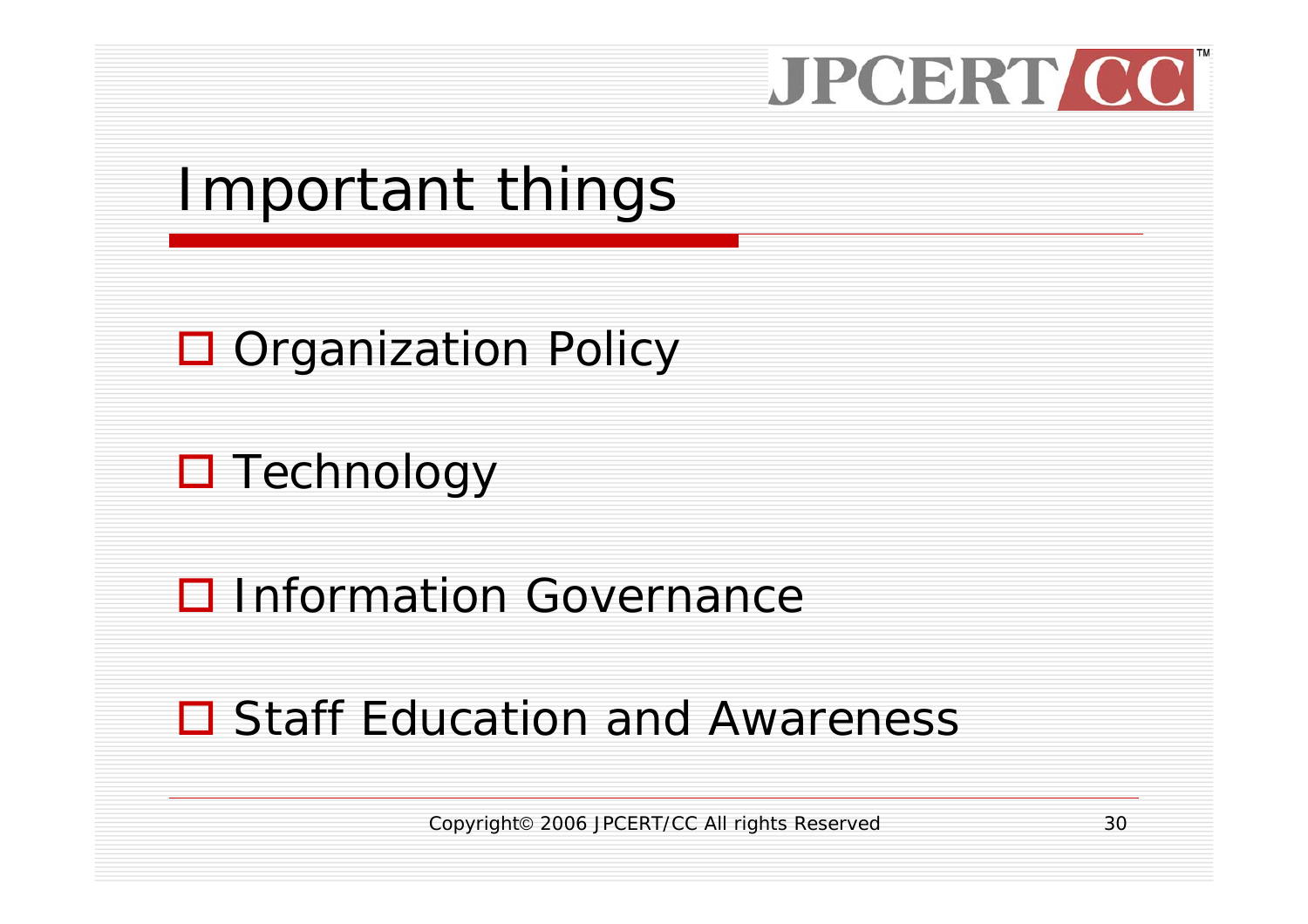#### Contact:

#### □ JPCERT Coodination Center

- Email: [office@jpcert.or.jp](mailto:office@jpcert.or.jp)
- $\blacksquare$  Tel:  $+81-3-3518-4600$
- **[http://www.jpcert.or.jp](http://www.jpcert.or.jp/)**

#### ■ Watch and Warning Group

#### **Email:ww-info@jpcert.or.jp** Fingerprint :470F F413 3DCC 5D38 7CAC 3500 80C4 944B 298F 386F